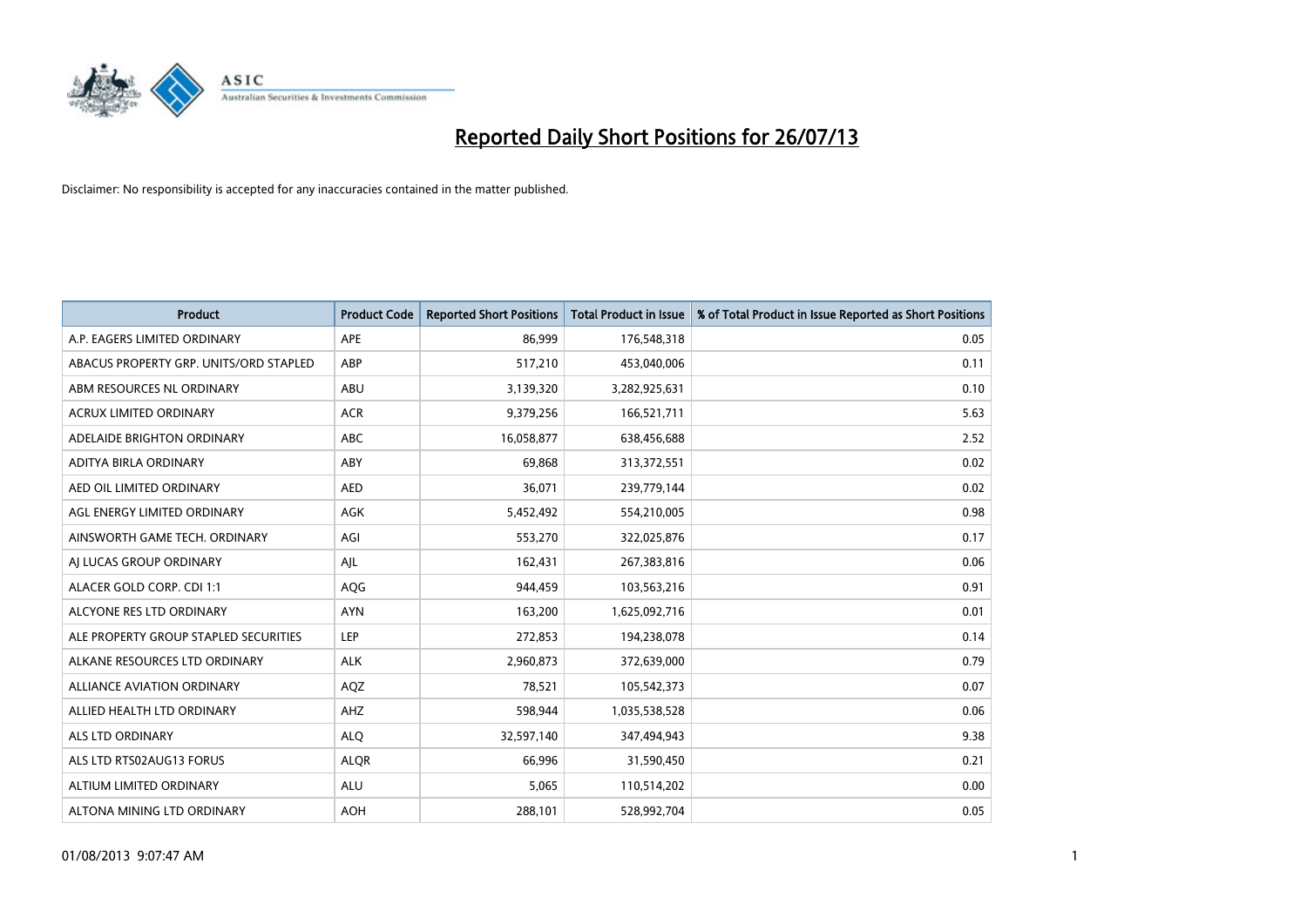

| <b>Product</b>                          | <b>Product Code</b> | <b>Reported Short Positions</b> | Total Product in Issue | % of Total Product in Issue Reported as Short Positions |
|-----------------------------------------|---------------------|---------------------------------|------------------------|---------------------------------------------------------|
| ALUMINA LIMITED ORDINARY                | <b>AWC</b>          | 185,477,055                     | 2,806,225,615          | 6.61                                                    |
| AMALGAMATED HOLDINGS ORDINARY           | <b>AHD</b>          | 3,929                           | 157,759,109            | 0.00                                                    |
| AMCOM TELECOMM, ORDINARY                | <b>AMM</b>          | 1,654,005                       | 244,557,101            | 0.68                                                    |
| AMCOR LIMITED ORDINARY                  | <b>AMC</b>          | 3,257,223                       | 1,206,684,923          | 0.27                                                    |
| AMP LIMITED ORDINARY                    | AMP                 | 20,745,230                      | 2,944,564,649          | 0.70                                                    |
| AMPELLA MINING ORDINARY                 | <b>AMX</b>          | 365,381                         | 248,000,493            | 0.15                                                    |
| ANGLOGOLD ASHANTI CDI 5:1               | AGG                 | 1.000                           | 89,207,765             | 0.00                                                    |
| ANSELL LIMITED ORDINARY                 | <b>ANN</b>          | 11,019,496                      | 130,617,963            | 8.44                                                    |
| ANTARES ENERGY LTD ORDINARY             | <b>AZZ</b>          | 375,318                         | 255,000,000            | 0.15                                                    |
| ANZ BANKING GRP LTD ORDINARY            | ANZ                 | 11,976,218                      | 2,743,487,440          | 0.44                                                    |
| APA GROUP STAPLED SECURITIES            | <b>APA</b>          | 10,617,807                      | 835,750,807            | 1.27                                                    |
| APN NEWS & MEDIA ORDINARY               | <b>APN</b>          | 19,076,008                      | 661,526,586            | 2.88                                                    |
| AQUARIUS PLATINUM. ORDINARY             | <b>AOP</b>          | 8,726,071                       | 486,851,336            | 1.79                                                    |
| AQUILA RESOURCES ORDINARY               | <b>AQA</b>          | 15,080,006                      | 411,804,442            | 3.66                                                    |
| ARAFURA RESOURCE LTD ORDINARY           | ARU                 | 8,367                           | 441,270,644            | 0.00                                                    |
| ARB CORPORATION ORDINARY                | <b>ARP</b>          | 477,414                         | 72,481,302             | 0.66                                                    |
| ARDENT LEISURE GROUP STAPLED SECURITIES | AAD                 | 3,946,155                       | 397,803,987            | 0.99                                                    |
| ARENA REIT ORDINARY UNITS               | <b>ARF</b>          | 1,091,670                       | 206,342,963            | 0.53                                                    |
| ARISTOCRAT LEISURE ORDINARY             | <b>ALL</b>          | 7,419,949                       | 551,418,047            | 1.35                                                    |
| <b>ARRIUM LTD ORDINARY</b>              | ARI                 | 28,747,128                      | 1,355,433,903          | 2.12                                                    |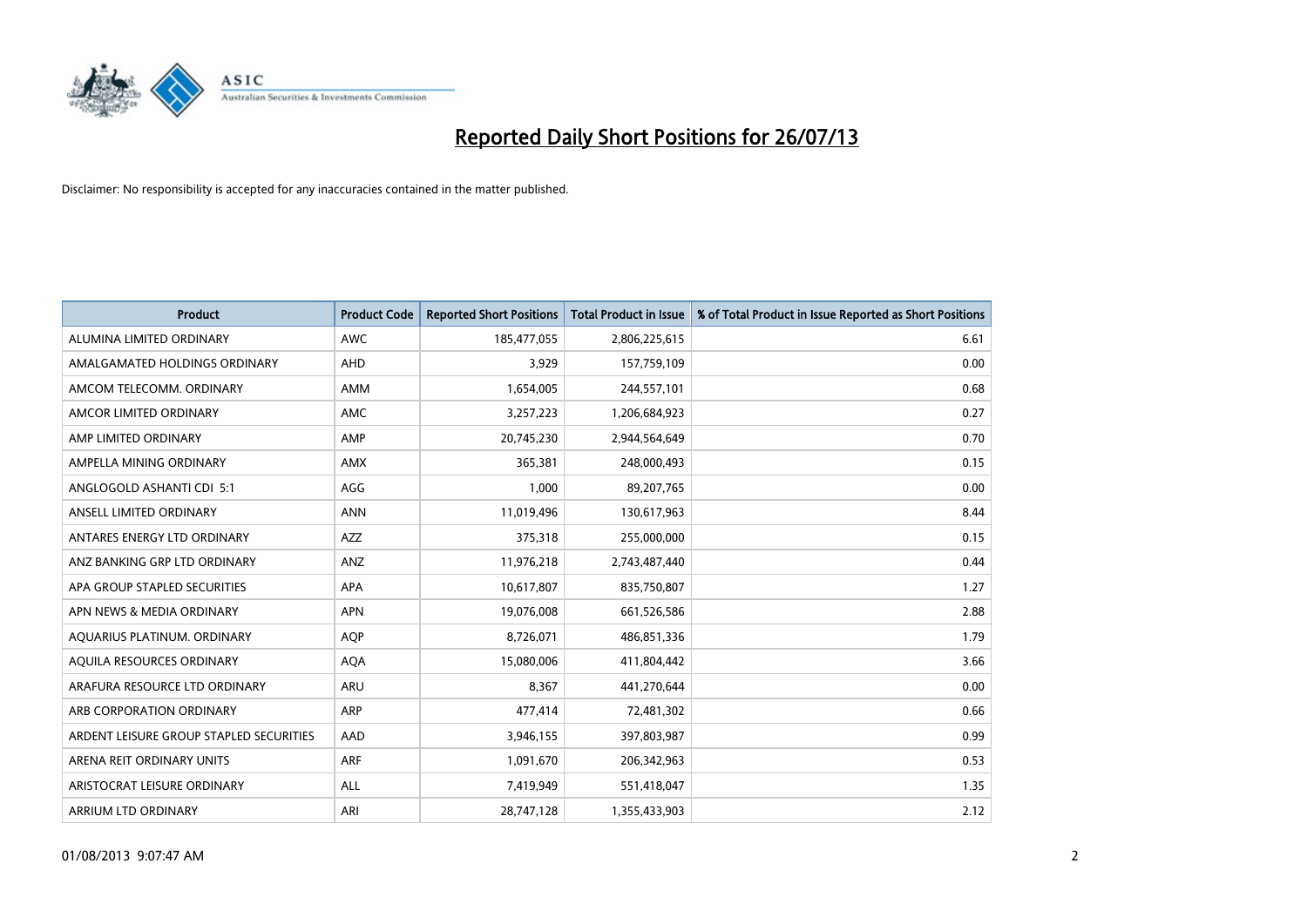

| <b>Product</b>                            | <b>Product Code</b> | <b>Reported Short Positions</b> | <b>Total Product in Issue</b> | % of Total Product in Issue Reported as Short Positions |
|-------------------------------------------|---------------------|---------------------------------|-------------------------------|---------------------------------------------------------|
| ASCIANO LIMITED ORDINARY                  | <b>AIO</b>          | 17,598,074                      | 975,385,664                   | 1.80                                                    |
| ASG GROUP LIMITED ORDINARY                | <b>ASZ</b>          | 1,577,512                       | 206,720,839                   | 0.76                                                    |
| ASPEN GROUP ORD/UNITS STAPLED             | <b>APZ</b>          | 306,419                         | 1,192,665,422                 | 0.03                                                    |
| ASTRO JAP PROP GROUP STAPLED US PROHIBIT. | AJA                 | 2,425                           | 67,211,752                    | 0.00                                                    |
| ASX LIMITED ORDINARY                      | ASX                 | 2,180,569                       | 193,595,162                   | 1.13                                                    |
| ATLAS IRON LIMITED ORDINARY               | <b>AGO</b>          | 35,183,830                      | 909,718,409                   | 3.87                                                    |
| AUCKLAND INTERNATION ORDINARY             | <b>AIA</b>          | 6,000                           | 1,322,564,489                 | 0.00                                                    |
| AURIZON HOLDINGS LTD ORDINARY             | <b>AZI</b>          | 2,669,199                       | 2,137,284,503                 | 0.12                                                    |
| <b>AURORA OIL &amp; GAS ORDINARY</b>      | <b>AUT</b>          | 6,207,764                       | 447,885,778                   | 1.39                                                    |
| AUSDRILL LIMITED ORDINARY                 | <b>ASL</b>          | 21,827,346                      | 312,277,224                   | 6.99                                                    |
| AUSENCO LIMITED ORDINARY                  | AAX                 | 1,425,989                       | 123,527,574                   | 1.15                                                    |
| <b>AUSTAL LIMITED ORDINARY</b>            | ASB                 | 270,240                         | 346,007,639                   | 0.08                                                    |
| AUSTBROKERS HOLDINGS ORDINARY             | <b>AUB</b>          | 22                              | 58,148,980                    | 0.00                                                    |
| AUSTIN ENGINEERING ORDINARY               | ANG                 | 438,509                         | 73,164,403                    | 0.60                                                    |
| AUSTRALAND PROPERTY STAPLED SECURITY      | <b>ALZ</b>          | 1,034,557                       | 578,324,670                   | 0.18                                                    |
| AUSTRALIAN AGRICULT. ORDINARY             | AAC                 | 2,552,027                       | 313,113,358                   | 0.82                                                    |
| <b>AUSTRALIAN EDUCATION UNITS</b>         | <b>AEU</b>          | 10,000                          | 175,465,397                   | 0.01                                                    |
| AUSTRALIAN INFR LTD ORDINARY              | <b>AIX</b>          | 74,566                          | 620,733,944                   | 0.01                                                    |
| AUSTRALIAN PHARM, ORDINARY                | API                 | 237,880                         | 488,115,883                   | 0.05                                                    |
| AUTOMOTIVE HOLDINGS ORDINARY              | AHE                 | 912,613                         | 260,579,682                   | 0.35                                                    |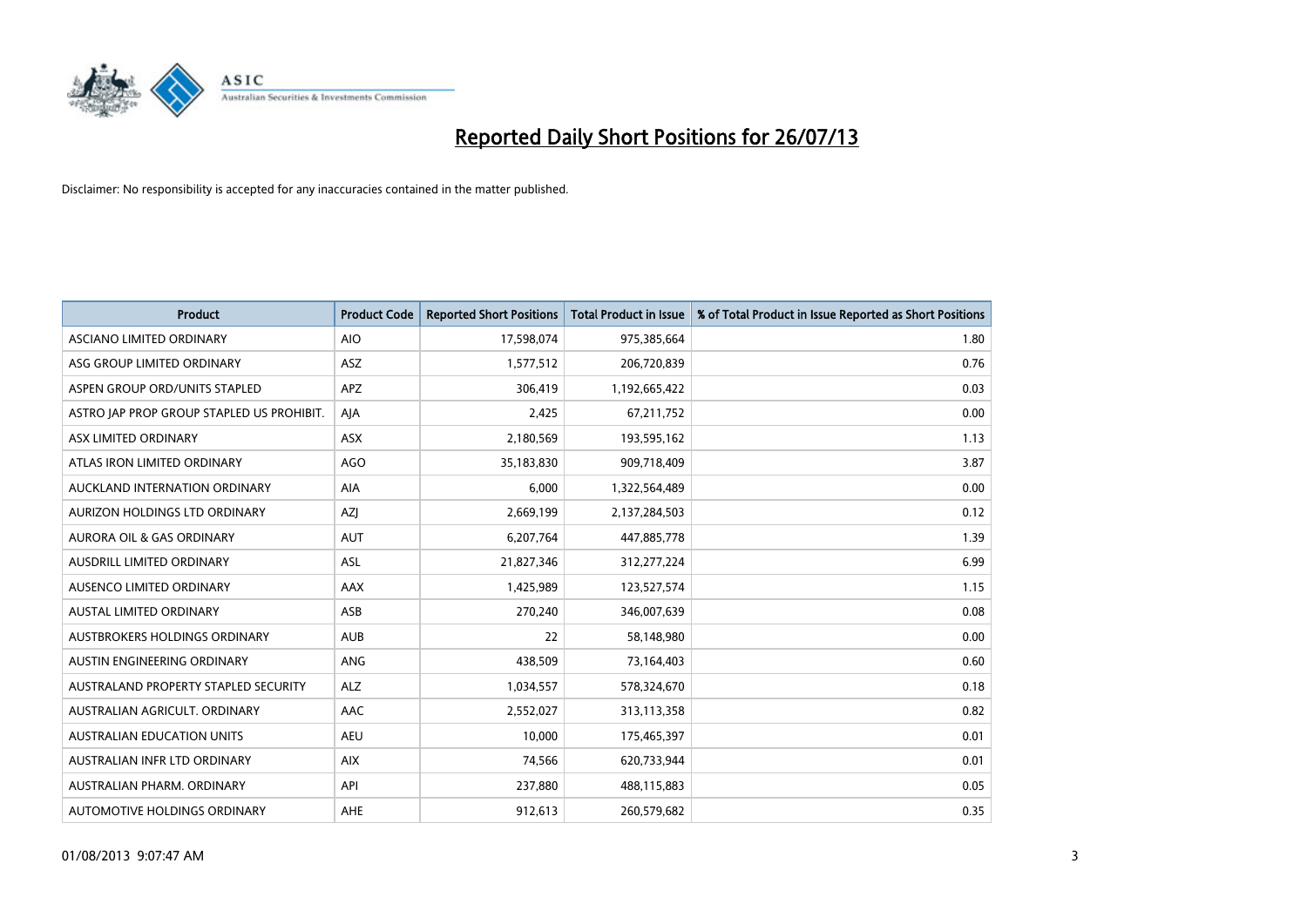

| <b>Product</b>                         | <b>Product Code</b> | <b>Reported Short Positions</b> | <b>Total Product in Issue</b> | % of Total Product in Issue Reported as Short Positions |
|----------------------------------------|---------------------|---------------------------------|-------------------------------|---------------------------------------------------------|
| AVIENNINGS LIMITED ORDINARY            | AVI                 | 2,191,391                       | 384,423,851                   | 0.57                                                    |
| AWE LIMITED ORDINARY                   | <b>AWE</b>          | 1,239,883                       | 522,116,985                   | 0.24                                                    |
| <b>BANDANNA ENERGY ORDINARY</b>        | <b>BND</b>          | 23,363,857                      | 528,481,199                   | 4.42                                                    |
| BANK OF QUEENSLAND. ORDINARY           | <b>BOQ</b>          | 8,162,885                       | 319,809,993                   | 2.55                                                    |
| <b>BASE RES LIMITED ORDINARY</b>       | <b>BSE</b>          | 3,948,811                       | 561,840,029                   | 0.70                                                    |
| BATHURST RES NZ LTD ORDINARY           | <b>BRL</b>          | 42,093,454                      | 699,247,997                   | 6.02                                                    |
| <b>BC IRON LIMITED ORDINARY</b>        | <b>BCI</b>          | 395,917                         | 123,453,630                   | 0.32                                                    |
| BEACH ENERGY LIMITED ORDINARY          | <b>BPT</b>          | 23,738,826                      | 1,269,399,183                 | 1.87                                                    |
| BEADELL RESOURCE LTD ORDINARY          | <b>BDR</b>          | 62,786,367                      | 788,277,280                   | 7.97                                                    |
| <b>BEGA CHEESE LTD ORDINARY</b>        | <b>BGA</b>          | 48,888                          | 151,866,050                   | 0.03                                                    |
| BENDIGO AND ADELAIDE ORDINARY          | <b>BEN</b>          | 13, 167, 614                    | 407,197,451                   | 3.23                                                    |
| BERKELEY RESOURCES ORDINARY            | <b>BKY</b>          | 588,351                         | 179,393,323                   | 0.33                                                    |
| BHP BILLITON LIMITED ORDINARY          | <b>BHP</b>          | 10,051,782                      | 3,211,691,105                 | 0.31                                                    |
| <b>BILLABONG ORDINARY</b>              | <b>BBG</b>          | 23,687,484                      | 478,944,292                   | 4.95                                                    |
| <b>BLACKMORES LIMITED ORDINARY</b>     | <b>BKL</b>          | 5,659                           | 16,973,764                    | 0.03                                                    |
| BLACKTHORN RESOURCES ORD US PROHIBITED | <b>BTR</b>          | 409,866                         | 164,285,950                   | 0.25                                                    |
| BLUESCOPE STEEL LTD ORDINARY           | <b>BSL</b>          | 3,584,198                       | 558,243,305                   | 0.64                                                    |
| <b>BOART LONGYEAR ORDINARY</b>         | <b>BLY</b>          | 42,644,279                      | 461, 163, 412                 | 9.25                                                    |
| BORAL LIMITED, ORDINARY                | <b>BLD</b>          | 52,062,030                      | 774,000,641                   | 6.73                                                    |
| <b>BRADKEN LIMITED ORDINARY</b>        | <b>BKN</b>          | 15,342,120                      | 169,240,662                   | 9.07                                                    |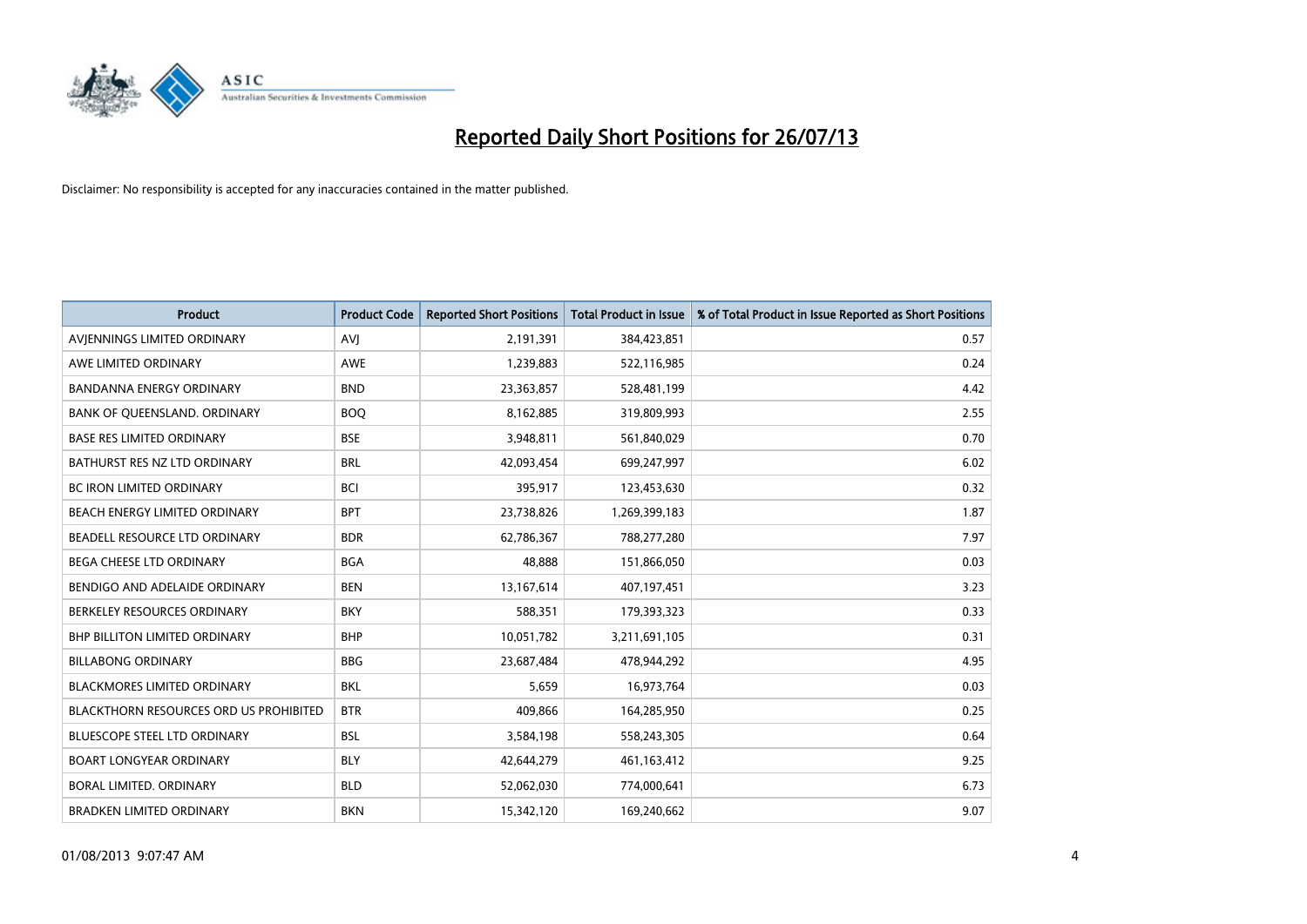

| <b>Product</b>                       | <b>Product Code</b> | <b>Reported Short Positions</b> | <b>Total Product in Issue</b> | % of Total Product in Issue Reported as Short Positions |
|--------------------------------------|---------------------|---------------------------------|-------------------------------|---------------------------------------------------------|
| <b>BRAMBLES LIMITED ORDINARY</b>     | <b>BXB</b>          | 2,100,219                       | 1,557,420,757                 | 0.13                                                    |
| <b>BREVILLE GROUP LTD ORDINARY</b>   | <b>BRG</b>          | 6,364,566                       | 130,095,322                   | 4.89                                                    |
| <b>BRICKWORKS LIMITED ORDINARY</b>   | <b>BKW</b>          | 7,574                           | 147,818,132                   | 0.01                                                    |
| BROCKMAN MINING LTD ORDINARY         | <b>BCK</b>          | 90,995                          | 7,894,482,131                 | 0.00                                                    |
| BT INVESTMENT MNGMNT ORDINARY        | <b>BTT</b>          | 56.628                          | 278,100,237                   | 0.02                                                    |
| <b>BUCCANEER ENERGY LTD ORDINARY</b> | <b>BCC</b>          | 500,000                         | 2,398,671,956                 | 0.02                                                    |
| <b>BURU ENERGY ORDINARY</b>          | <b>BRU</b>          | 16,309,757                      | 274,036,429                   | 5.95                                                    |
| <b>BWP TRUST ORDINARY UNITS</b>      | <b>BWP</b>          | 6,369,444                       | 537,753,954                   | 1.18                                                    |
| CABCHARGE AUSTRALIA ORDINARY         | CAB                 | 11,502,502                      | 120,430,683                   | 9.55                                                    |
| <b>CALTEX AUSTRALIA ORDINARY</b>     | <b>CTX</b>          | 1,959,815                       | 270,000,000                   | 0.73                                                    |
| CAPE LAMBERT RES LTD ORDINARY        | <b>CFE</b>          | 19,764                          | 679,691,942                   | 0.00                                                    |
| CARABELLA RES LTD ORDINARY           | <b>CLR</b>          | 100,000                         | 152,361,547                   | 0.07                                                    |
| <b>CARBON ENERGY ORDINARY</b>        | <b>CNX</b>          | 117,995                         | 786,889,705                   | 0.01                                                    |
| <b>CARDNO LIMITED ORDINARY</b>       | CDD                 | 11,234,020                      | 143,726,327                   | 7.82                                                    |
| <b>CARINDALE PROPERTY UNIT</b>       | <b>CDP</b>          | 722                             | 70,000,000                    | 0.00                                                    |
| CARNARVON PETROLEUM ORDINARY         | <b>CVN</b>          | 39,246                          | 934,109,501                   | 0.00                                                    |
| CARSALES.COM LTD ORDINARY            | <b>CRZ</b>          | 2,222,211                       | 236,201,964                   | 0.94                                                    |
| CASH CONVERTERS ORDINARY             | CCV                 | 2,989,352                       | 423,861,025                   | 0.71                                                    |
| CEDAR WOODS PROP. ORDINARY           | <b>CWP</b>          | 67,261                          | 73,359,551                    | 0.09                                                    |
| CENTAURUS METALS LTD ORDINARY        | <b>CTM</b>          | 58,000                          | 195,747,919                   | 0.03                                                    |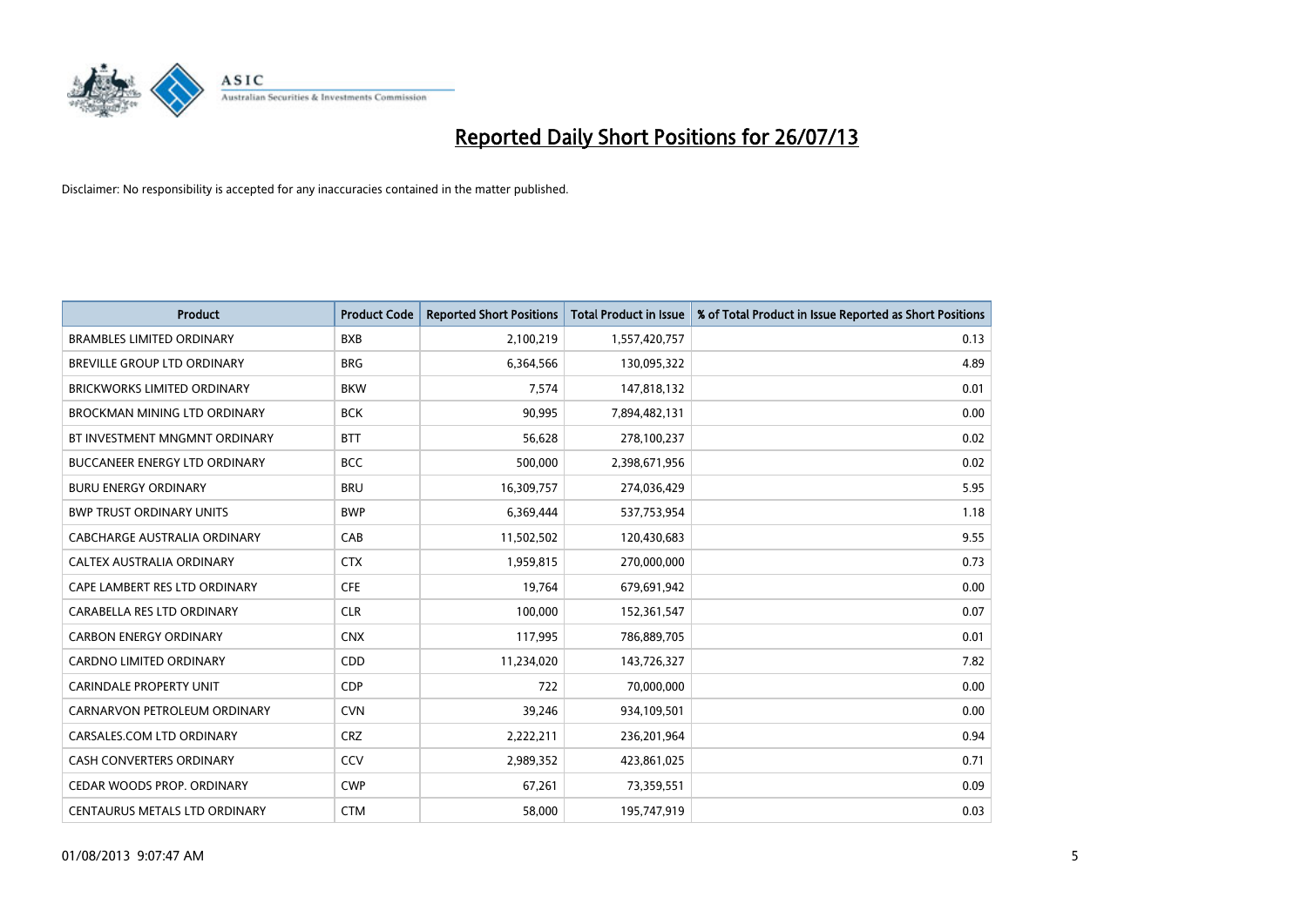

| <b>Product</b>                          | <b>Product Code</b> | <b>Reported Short Positions</b> | <b>Total Product in Issue</b> | % of Total Product in Issue Reported as Short Positions |
|-----------------------------------------|---------------------|---------------------------------|-------------------------------|---------------------------------------------------------|
| CENTRAL PETROLEUM ORDINARY              | <b>CTP</b>          | 763,303                         | 1,440,078,845                 | 0.05                                                    |
| CERAMIC FUEL CELLS ORDINARY             | <b>CFU</b>          | 384,934                         | 1,591,941,620                 | 0.02                                                    |
| CFS RETAIL TRUST GRP STAPLED SECURITIES | <b>CFX</b>          | 57,977,801                      | 2,828,495,659                 | 2.05                                                    |
| CHALLENGER DIV.PRO. STAPLED UNITS       | <b>CDI</b>          | 4,512                           | 214,101,013                   | 0.00                                                    |
| <b>CHALLENGER LIMITED ORDINARY</b>      | <b>CGF</b>          | 3,465,230                       | 530,862,585                   | 0.65                                                    |
| <b>CHANDLER MACLEOD LTD ORDINARY</b>    | <b>CMG</b>          | 291,859                         | 469,679,390                   | 0.06                                                    |
| CHARTER HALL GROUP STAPLED US PROHIBIT. | <b>CHC</b>          | 347,274                         | 302,262,312                   | 0.11                                                    |
| <b>CHARTER HALL RETAIL UNITS</b>        | <b>CQR</b>          | 2,592,942                       | 337,582,974                   | 0.77                                                    |
| <b>CHORUS LIMITED ORDINARY</b>          | <b>CNU</b>          | 46,596                          | 389,299,049                   | 0.01                                                    |
| CITIGOLD CORP LTD ORDINARY              | <b>CTO</b>          | 153,427                         | 1,352,907,765                 | 0.01                                                    |
| <b>CLOUGH LIMITED ORDINARY</b>          | <b>CLO</b>          | 6,960,857                       | 777,090,670                   | 0.90                                                    |
| COAL OF AFRICA LTD ORDINARY             | <b>CZA</b>          | 99,926                          | 1,048,368,613                 | 0.01                                                    |
| <b>COALSPUR MINES LTD ORDINARY</b>      | <b>CPL</b>          | 9,960,246                       | 641,244,435                   | 1.55                                                    |
| COCA-COLA AMATIL ORDINARY               | <b>CCL</b>          | 10,650,012                      | 763,590,249                   | 1.39                                                    |
| <b>COCHLEAR LIMITED ORDINARY</b>        | <b>COH</b>          | 4,357,394                       | 57,040,932                    | 7.64                                                    |
| COCKATOO COAL ORDINARY                  | <b>COK</b>          | 9,326,798                       | 1,021,101,465                 | 0.91                                                    |
| <b>CODAN LIMITED ORDINARY</b>           | <b>CDA</b>          | 663,620                         | 176,926,104                   | 0.38                                                    |
| <b>COFFEY INTERNATIONAL ORDINARY</b>    | <b>COF</b>          | 41,002                          | 255,833,165                   | 0.02                                                    |
| <b>COLLINS FOODS LTD ORDINARY</b>       | <b>CKF</b>          | 534,946                         | 93,000,003                    | 0.58                                                    |
| COMMONWEALTH BANK, ORDINARY             | CBA                 | 13.205.940                      | 1,611,928,836                 | 0.82                                                    |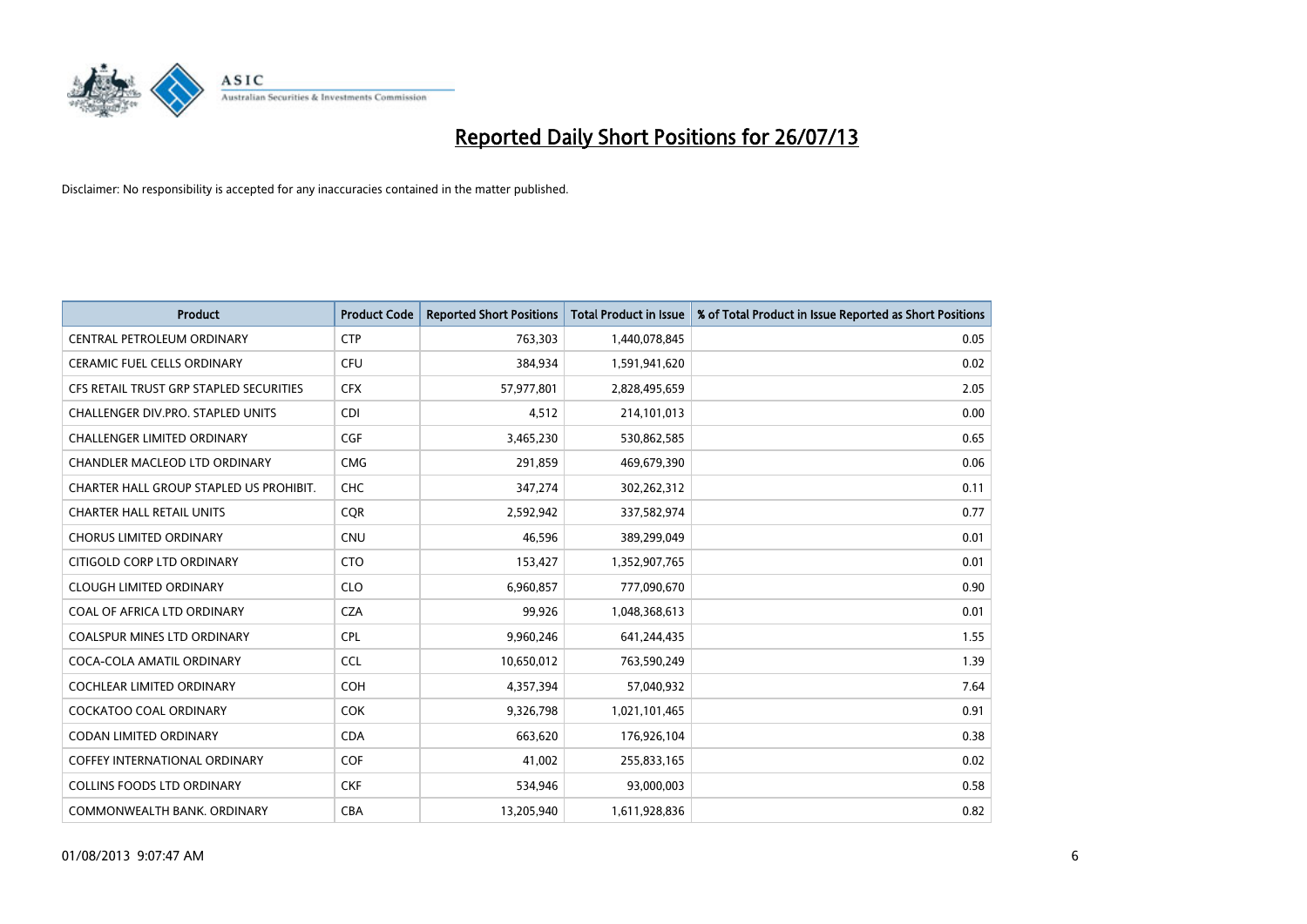

| <b>Product</b>                          | <b>Product Code</b> | <b>Reported Short Positions</b> | <b>Total Product in Issue</b> | % of Total Product in Issue Reported as Short Positions |
|-----------------------------------------|---------------------|---------------------------------|-------------------------------|---------------------------------------------------------|
| <b>COMMONWEALTH PROP ORDINARY UNITS</b> | <b>CPA</b>          | 44,403,294                      | 2,347,003,413                 | 1.89                                                    |
| <b>COMPASS RESOURCES ORDINARY</b>       | <b>CMR</b>          | 7,472                           | 1,403,744,100                 | 0.00                                                    |
| <b>COMPUTERSHARE LTD ORDINARY</b>       | <b>CPU</b>          | 7,161,678                       | 556,203,079                   | 1.29                                                    |
| CORP TRAVEL LIMITED ORDINARY            | <b>CTD</b>          | 210,769                         | 78,081,184                    | 0.27                                                    |
| <b>CREDIT CORP GROUP ORDINARY</b>       | CCP                 | 47,584                          | 45,932,899                    | 0.10                                                    |
| <b>CROMWELL PROP STAPLED SECURITIES</b> | <b>CMW</b>          | 636,905                         | 1,713,721,456                 | 0.04                                                    |
| <b>CROWN LIMITED ORDINARY</b>           | <b>CWN</b>          | 2,939,037                       | 728,394,185                   | 0.40                                                    |
| <b>CSG LIMITED ORDINARY</b>             | CSV                 | 277,986                         | 278,155,477                   | 0.10                                                    |
| <b>CSL LIMITED ORDINARY</b>             | <b>CSL</b>          | 1,420,185                       | 487,091,966                   | 0.29                                                    |
| <b>CSR LIMITED ORDINARY</b>             | <b>CSR</b>          | 34,144,344                      | 506,000,315                   | 6.75                                                    |
| <b>CUDECO LIMITED ORDINARY</b>          | CDU                 | 7,044,026                       | 205,017,174                   | 3.44                                                    |
| DART ENERGY LTD ORDINARY                | <b>DTE</b>          | 14,198,853                      | 878,789,752                   | 1.62                                                    |
| DATA#3 LIMITED ORDINARY                 | <b>DTL</b>          | 123,300                         | 153,974,950                   | 0.08                                                    |
| DAVID JONES LIMITED ORDINARY            | <b>DIS</b>          | 62,344,390                      | 535,002,401                   | 11.65                                                   |
| DECMIL GROUP LIMITED ORDINARY           | <b>DCG</b>          | 3,856,548                       | 168,203,219                   | 2.29                                                    |
| DEEP YELLOW LIMITED ORDINARY            | <b>DYL</b>          | 100,002                         | 1,562,794,247                 | 0.01                                                    |
| DEXUS PROPERTY GROUP STAPLED UNITS      | <b>DXS</b>          | 13,842,151                      | 4,701,957,390                 | 0.29                                                    |
| DISCOVERY METALS LTD ORDINARY           | <b>DML</b>          | 12,369,636                      | 486,986,451                   | 2.54                                                    |
| DOMINO PIZZA ENTERPR ORDINARY           | <b>DMP</b>          | 310,947                         | 70,192,674                    | 0.44                                                    |
| DORAY MINERALS LTD ORDINARY             | <b>DRM</b>          | 57,921                          | 141,866,768                   | 0.04                                                    |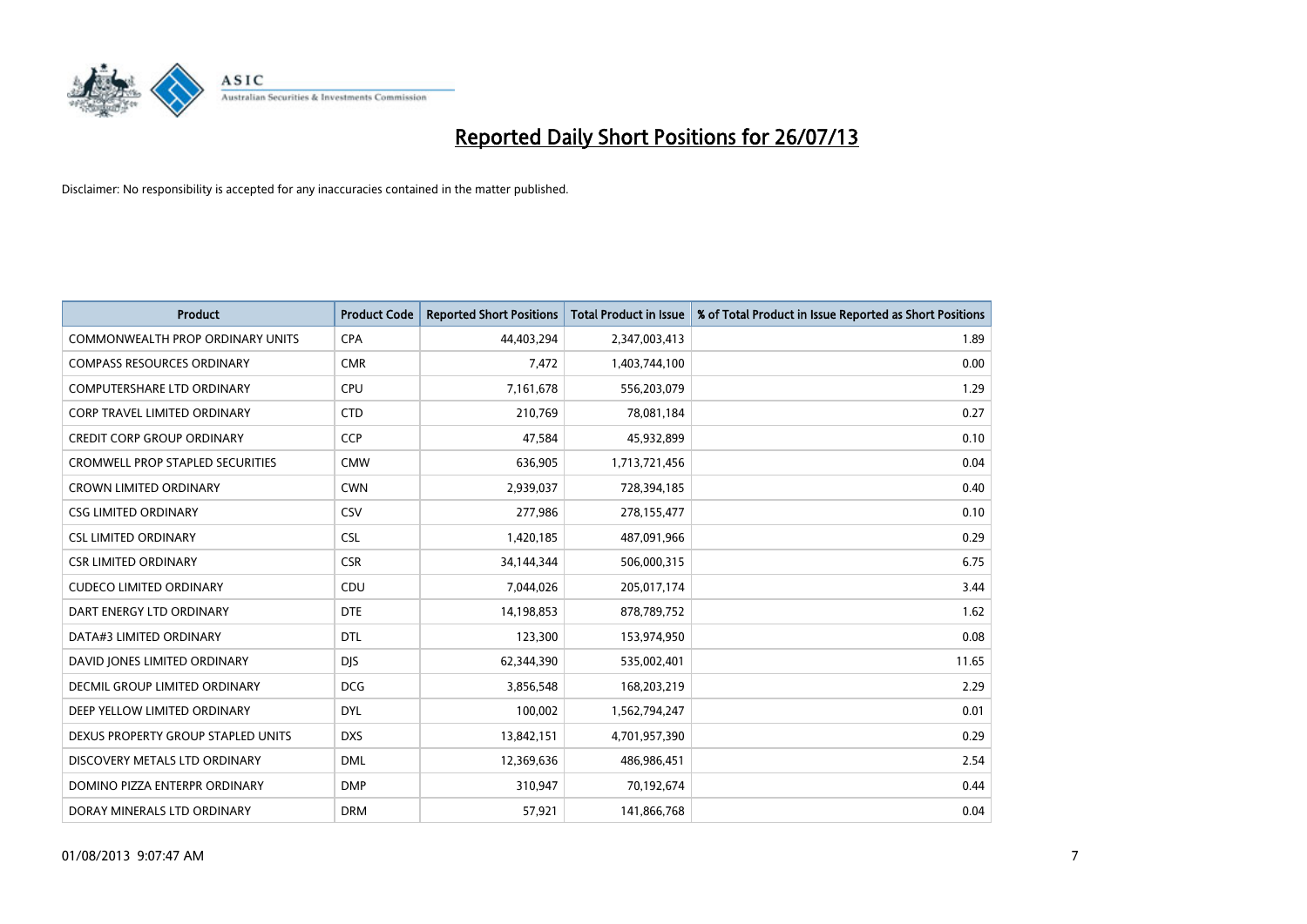

| <b>Product</b>                       | <b>Product Code</b> | <b>Reported Short Positions</b> | <b>Total Product in Issue</b> | % of Total Product in Issue Reported as Short Positions |
|--------------------------------------|---------------------|---------------------------------|-------------------------------|---------------------------------------------------------|
| DOWNER EDI LIMITED ORDINARY          | <b>DOW</b>          | 7,973,429                       | 433,409,429                   | 1.84                                                    |
| DRAKE RESOURCES ORDINARY             | <b>DRK</b>          | 625,000                         | 114,756,619                   | 0.54                                                    |
| DRILLSEARCH ENERGY ORDINARY          | <b>DLS</b>          | 16,163,589                      | 427,753,371                   | 3.78                                                    |
| DUET GROUP STAPLEDUSPROH.DEFSET      | <b>DUEDC</b>        | 1,106,625                       | 1,169,314,842                 | 0.09                                                    |
| DULUXGROUP LIMITED ORDINARY          | <b>DLX</b>          | 5,173,625                       | 377,019,430                   | 1.37                                                    |
| <b>DWS LTD ORDINARY</b>              | <b>DWS</b>          | 464.650                         | 132,362,763                   | 0.35                                                    |
| ECHO ENTERTAINMENT ORDINARY          | <b>EGP</b>          | 2,692,333                       | 825,672,730                   | 0.33                                                    |
| <b>ELDERS LIMITED ORDINARY</b>       | <b>ELD</b>          | 18,246,307                      | 448,598,480                   | 4.07                                                    |
| ELEMENTAL MINERALS ORDINARY          | <b>ELM</b>          | 4,929                           | 288,587,228                   | 0.00                                                    |
| ELEMENTOS LIMITED ORDINARY           | <b>ELT</b>          | 16                              | 163,071,447                   | 0.00                                                    |
| <b>EMECO HOLDINGS ORDINARY</b>       | <b>EHL</b>          | 19,485,858                      | 599,675,707                   | 3.25                                                    |
| <b>ENDEAVOUR MIN CORP CDI 1:1</b>    | <b>EVR</b>          | 426,565                         | 117,754,189                   | 0.36                                                    |
| <b>ENERGY RESOURCES ORDINARY 'A'</b> | ERA                 | 9,440,840                       | 517,725,062                   | 1.82                                                    |
| <b>ENERGY WORLD CORPOR, ORDINARY</b> | <b>EWC</b>          | 23,661,534                      | 1,734,166,672                 | 1.36                                                    |
| <b>ENVESTRA LIMITED ORDINARY</b>     | <b>ENV</b>          | 9,929,122                       | 1,796,808,474                 | 0.55                                                    |
| EQUATORIAL RES LTD ORDINARY          | EQX                 | 8                               | 121,885,353                   | 0.00                                                    |
| ERM POWER LIMITED ORDINARY           | EPW                 | 388,807                         | 207,499,601                   | 0.19                                                    |
| <b>ESERVGLOBAL LIMITED ORDINARY</b>  | ESV                 | 425,132                         | 249,045,997                   | 0.17                                                    |
| EVOLUTION MINING LTD ORDINARY        | <b>EVN</b>          | 29,908,573                      | 708,092,989                   | 4.22                                                    |
| FAIRFAX MEDIA LTD ORDINARY           | <b>FXI</b>          | 392,716,796                     | 2,351,955,725                 | 16.70                                                   |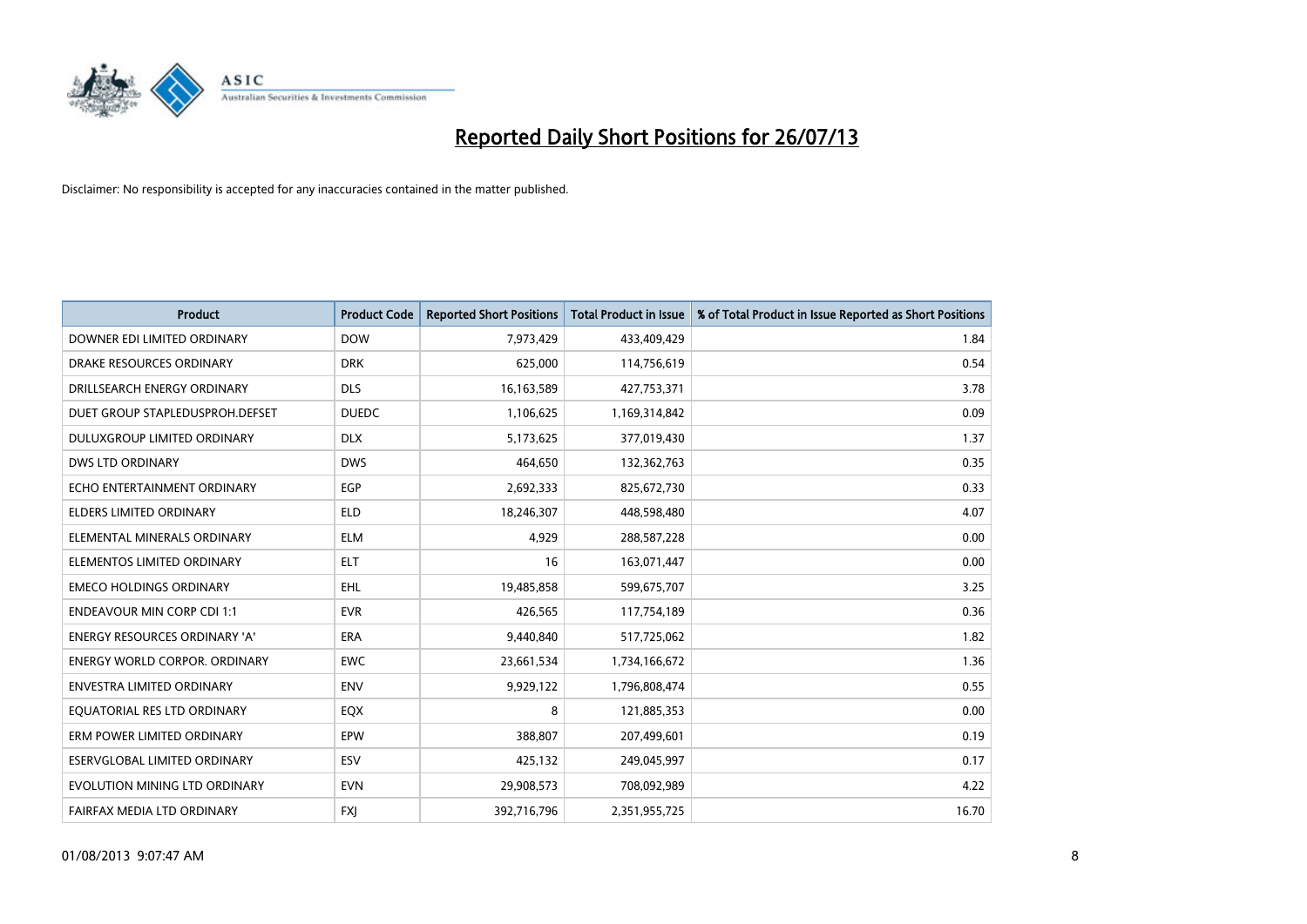

| <b>Product</b>                               | <b>Product Code</b> | <b>Reported Short Positions</b> | <b>Total Product in Issue</b> | % of Total Product in Issue Reported as Short Positions |
|----------------------------------------------|---------------------|---------------------------------|-------------------------------|---------------------------------------------------------|
| <b>FANTASTIC HOLDINGS ORDINARY</b>           | <b>FAN</b>          | 36,755                          | 103,068,398                   | 0.04                                                    |
| FAR LTD ORDINARY                             | <b>FAR</b>          | 25,214,403                      | 2,499,846,742                 | 1.01                                                    |
| FEDERATION CNTRES ORD/UNIT STAPLED SEC       | <b>FDC</b>          | 3,948,626                       | 1,427,641,565                 | 0.28                                                    |
| FINBAR GROUP LIMITED ORDINARY                | <b>FRI</b>          | 386                             | 218,006,169                   | 0.00                                                    |
| FISHER & PAYKEL H. ORDINARY                  | <b>FPH</b>          | 136,456                         | 546,516,842                   | 0.02                                                    |
| <b>FKP PROPERTY GROUP STAPLED SECURITIES</b> | <b>FKP</b>          | 8,127,308                       | 321,578,705                   | 2.53                                                    |
| FLEETWOOD CORP ORDINARY                      | <b>FWD</b>          | 2,477,607                       | 60,522,619                    | 4.09                                                    |
| FLETCHER BUILDING ORDINARY                   | <b>FBU</b>          | 3,300,662                       | 686,096,427                   | 0.48                                                    |
| FLEXIGROUP LIMITED ORDINARY                  | <b>FXL</b>          | 6,622                           | 301,655,394                   | 0.00                                                    |
| <b>FLIGHT CENTRE ORDINARY</b>                | <b>FLT</b>          | 12,129,678                      | 100,426,726                   | 12.08                                                   |
| FLINDERS MINES LTD ORDINARY                  | <b>FMS</b>          | 3,731,962                       | 1,824,843,676                 | 0.20                                                    |
| <b>FOCUS MINERALS LTD ORDINARY</b>           | <b>FML</b>          | 28,603,455                      | 9,137,375,877                 | 0.31                                                    |
| <b>FORGE GROUP LIMITED ORDINARY</b>          | FGE                 | 741,813                         | 86,169,014                    | 0.86                                                    |
| <b>FORTESCUE METALS GRP ORDINARY</b>         | <b>FMG</b>          | 176, 193, 478                   | 3,113,798,659                 | 5.66                                                    |
| <b>G.U.D. HOLDINGS ORDINARY</b>              | <b>GUD</b>          | 5,572,041                       | 71,341,319                    | 7.81                                                    |
| <b>G8 EDUCATION LIMITED ORDINARY</b>         | GEM                 | 2,796,915                       | 273,190,260                   | 1.02                                                    |
| <b>GALAXY RESOURCES ORDINARY</b>             | GXY                 | 3,954,392                       | 584,355,501                   | 0.68                                                    |
| <b>GENETIC TECHNOLOGIES ORDINARY</b>         | GTG                 | 66,000                          | 475,471,819                   | 0.01                                                    |
| <b>GEODYNAMICS LIMITED ORDINARY</b>          | <b>GDY</b>          | 850                             | 406,452,608                   | 0.00                                                    |
| GI DYNAMICS, INC CDI US PROHIBITED           | GID                 | 460,454                         | 346,736,048                   | 0.13                                                    |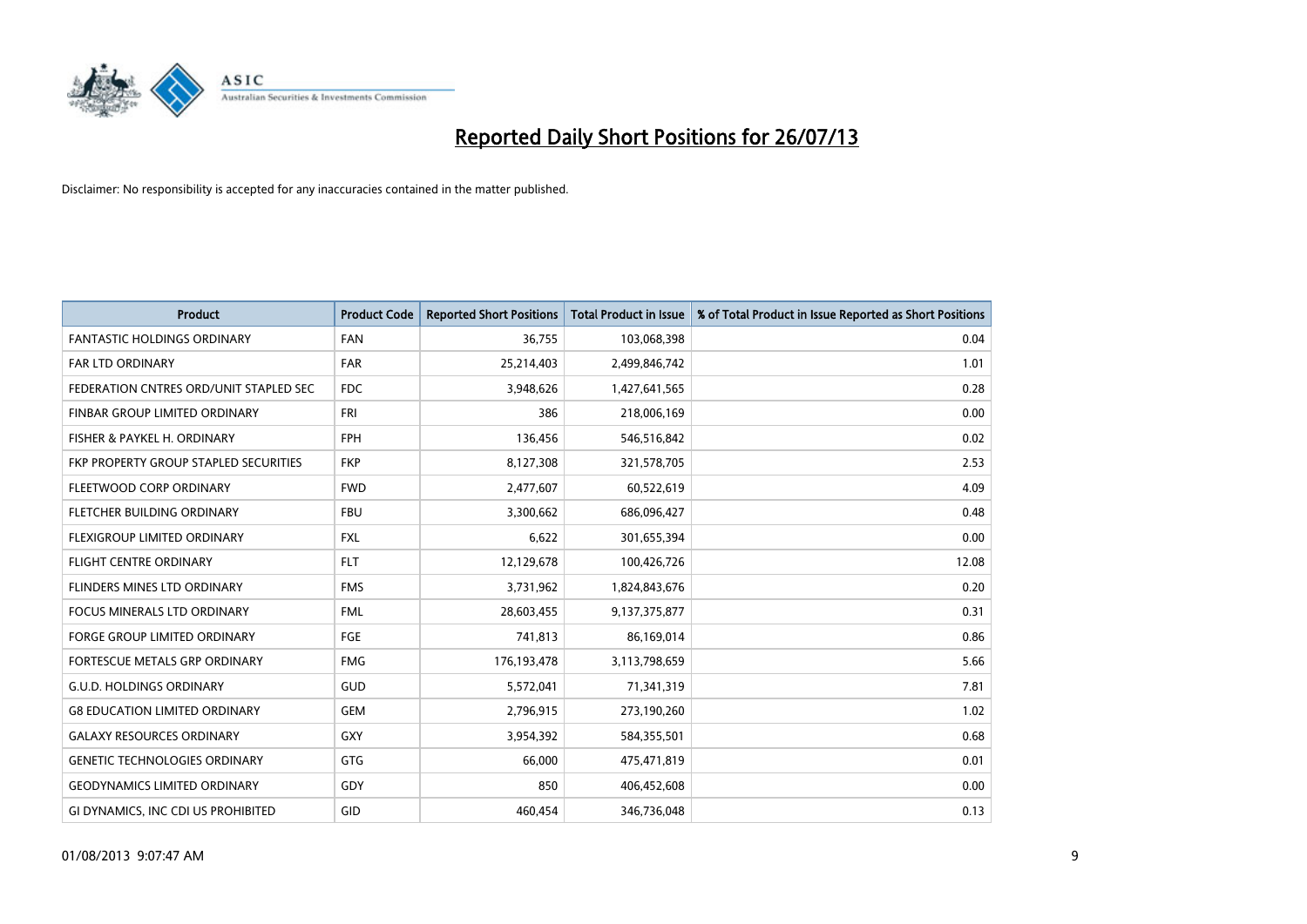

| <b>Product</b>                            | <b>Product Code</b> | <b>Reported Short Positions</b> | <b>Total Product in Issue</b> | % of Total Product in Issue Reported as Short Positions |
|-------------------------------------------|---------------------|---------------------------------|-------------------------------|---------------------------------------------------------|
| <b>GINDALBIE METALS LTD ORDINARY</b>      | GBG                 | 54,434,178                      | 1,492,154,301                 | 3.65                                                    |
| <b>GOODMAN FIELDER. ORDINARY</b>          | <b>GFF</b>          | 52,521,527                      | 1,955,559,207                 | 2.69                                                    |
| <b>GOODMAN GROUP STAPLED</b>              | <b>GMG</b>          | 3,658,530                       | 1,713,233,947                 | 0.21                                                    |
| <b>GPT GROUP STAPLED SEC.</b>             | <b>GPT</b>          | 1,966,414                       | 1,742,852,344                 | 0.11                                                    |
| <b>GRAINCORP LIMITED A CLASS ORDINARY</b> | <b>GNC</b>          | 135,086                         | 228,855,628                   | 0.06                                                    |
| <b>GRANGE RESOURCES. ORDINARY</b>         | <b>GRR</b>          | 5,657,458                       | 1,156,492,195                 | 0.49                                                    |
| <b>GREENCROSS LIMITED ORDINARY</b>        | GXL                 | 43,577                          | 37,329,599                    | 0.12                                                    |
| <b>GREENLAND MIN EN LTD ORDINARY</b>      | GGG                 | 5,527,537                       | 571,975,263                   | 0.97                                                    |
| <b>GRYPHON MINERALS LTD ORDINARY</b>      | GRY                 | 11,992,391                      | 400,464,983                   | 2.99                                                    |
| <b>GUILDFORD COAL LTD ORDINARY</b>        | <b>GUF</b>          | 716,905                         | 635,046,899                   | 0.11                                                    |
| <b>GUNNS LIMITED ORDINARY</b>             | <b>GNS</b>          | 51,772,667                      | 848,401,559                   | 6.10                                                    |
| <b>GWA GROUP LTD ORDINARY</b>             | <b>GWA</b>          | 13,758,564                      | 306,533,770                   | 4.49                                                    |
| <b>HARVEY NORMAN ORDINARY</b>             | <b>HVN</b>          | 89,632,488                      | 1,062,316,784                 | 8.44                                                    |
| HASTIE GROUP LIMITED ORDINARY             | <b>HST</b>          | 5,000                           | 137,353,504                   | 0.00                                                    |
| <b>HENDERSON GROUP CDI 1:1</b>            | <b>HGG</b>          | 1,113,897                       | 745,141,989                   | 0.15                                                    |
| HFA HOLDINGS LIMITED ORDINARY             | <b>HFA</b>          | 3,809                           | 118,738,157                   | 0.00                                                    |
| <b>HIGHLANDS PACIFIC ORDINARY</b>         | <b>HIG</b>          | 500,001                         | 789,344,774                   | 0.06                                                    |
| HILLGROVE RES LTD ORDINARY                | <b>HGO</b>          | 1,644,834                       | 1,023,760,221                 | 0.16                                                    |
| HILLS HOLDINGS LTD ORDINARY               | <b>HIL</b>          | 234,648                         | 246,500,444                   | 0.10                                                    |
| HORIZON OIL LIMITED ORDINARY              | <b>HZN</b>          | 54.286.524                      | 1,135,266,515                 | 4.78                                                    |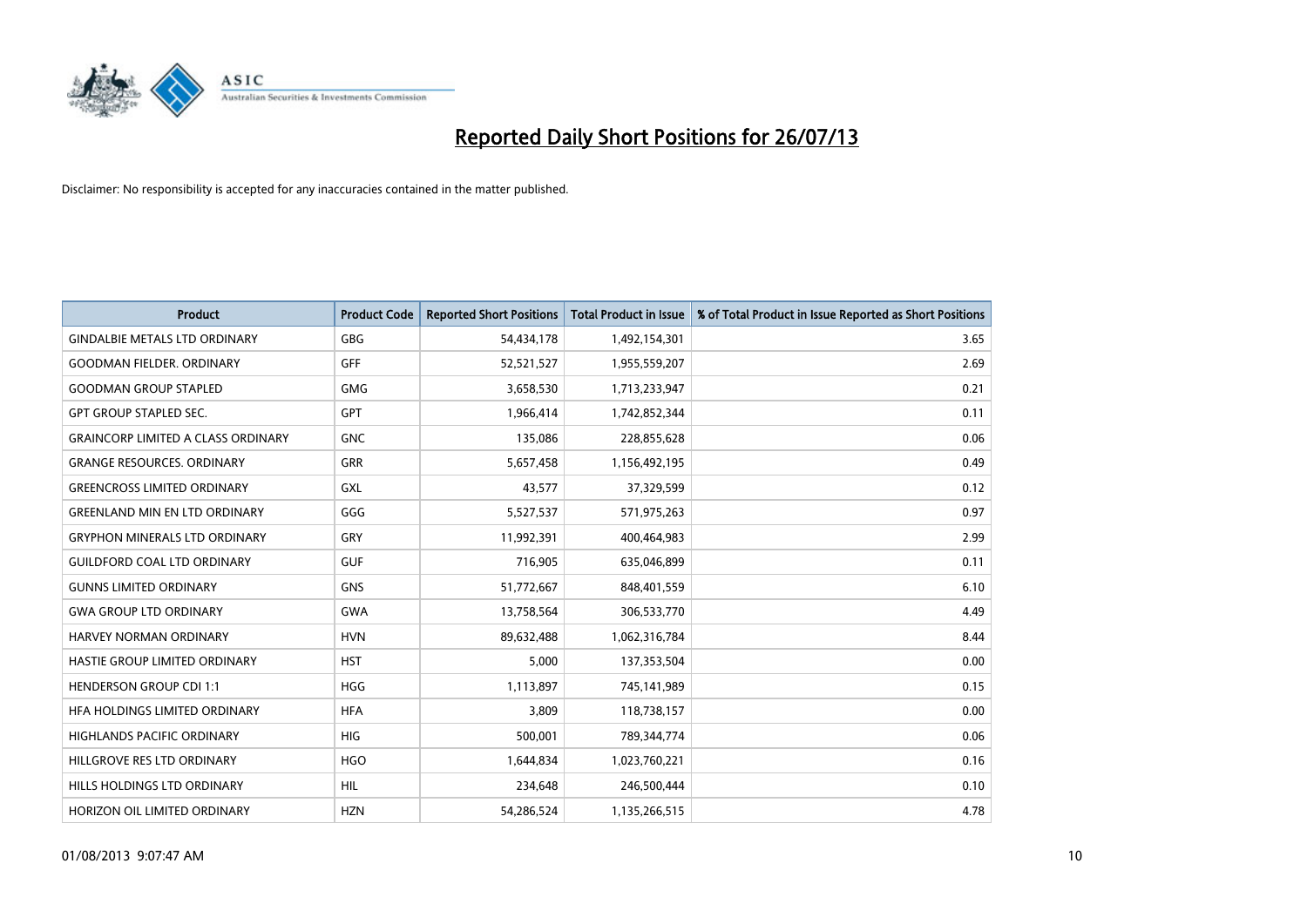

| <b>Product</b>                                | <b>Product Code</b> | <b>Reported Short Positions</b> | <b>Total Product in Issue</b> | % of Total Product in Issue Reported as Short Positions |
|-----------------------------------------------|---------------------|---------------------------------|-------------------------------|---------------------------------------------------------|
| HOT CHILI LTD ORDINARY                        | <b>HCH</b>          | 10.000                          | 301,462,196                   | 0.00                                                    |
| <b>ICON ENERGY LIMITED ORDINARY</b>           | <b>ICN</b>          | 3,655                           | 533,391,210                   | 0.00                                                    |
| <b>IINET LIMITED ORDINARY</b>                 | <b>IIN</b>          | 1,475,865                       | 161,238,847                   | 0.92                                                    |
| ILUKA RESOURCES ORDINARY                      | ILU                 | 41,072,419                      | 418,700,517                   | 9.81                                                    |
| <b>IMDEX LIMITED ORDINARY</b>                 | <b>IMD</b>          | 4,803,471                       | 210,473,188                   | 2.28                                                    |
| IMF (AUSTRALIA) LTD ORDINARY                  | <b>IMF</b>          | 1,364,206                       | 123,203,426                   | 1.11                                                    |
| <b>INCITEC PIVOT ORDINARY</b>                 | IPL                 | 15,618,741                      | 1,628,730,107                 | 0.96                                                    |
| <b>INDEPENDENCE GROUP ORDINARY</b>            | <b>IGO</b>          | 7,197,102                       | 233,321,861                   | 3.08                                                    |
| <b>INDOPHIL RESOURCES ORDINARY</b>            | <b>IRN</b>          | 1,054,220                       | 1,203,146,194                 | 0.09                                                    |
| <b>INFIGEN ENERGY STAPLED SECURITIES</b>      | <b>IFN</b>          | 3,262,593                       | 762,265,972                   | 0.43                                                    |
| INOVA RESOURCES LTD ORDINARY                  | <b>IVA</b>          | 997,005                         | 728,201,911                   | 0.14                                                    |
| <b>INSURANCE AUSTRALIA ORDINARY</b>           | IAG                 | 6,231,773                       | 2,079,034,021                 | 0.30                                                    |
| <b>INTEGRATED RESEARCH ORDINARY</b>           | IRI                 | 14,390                          | 168,424,953                   | 0.01                                                    |
| <b>INTREPID MINES ORDINARY</b>                | <b>IAU</b>          | 21,625,584                      | 556,033,864                   | 3.89                                                    |
| <b>INVESTA OFFICE FUND STAPLED SECURITIES</b> | <b>IOF</b>          | 1,477,281                       | 614,047,458                   | 0.24                                                    |
| <b>INVOCARE LIMITED ORDINARY</b>              | <b>IVC</b>          | 3,247,520                       | 110,030,298                   | 2.95                                                    |
| <b>ION LIMITED ORDINARY</b>                   | <b>ION</b>          | 164,453                         | 256,365,105                   | 0.06                                                    |
| <b>IOOF HOLDINGS LTD ORDINARY</b>             | <b>IFL</b>          | 1,941,832                       | 232,118,034                   | 0.84                                                    |
| <b>IRESS LIMITED ORDINARY</b>                 | <b>IRE</b>          | 2,361,184                       | 129,614,246                   | 1.82                                                    |
| <b>IRON ORE HOLDINGS ORDINARY</b>             | <b>IOH</b>          | 26,197                          | 161,174,005                   | 0.02                                                    |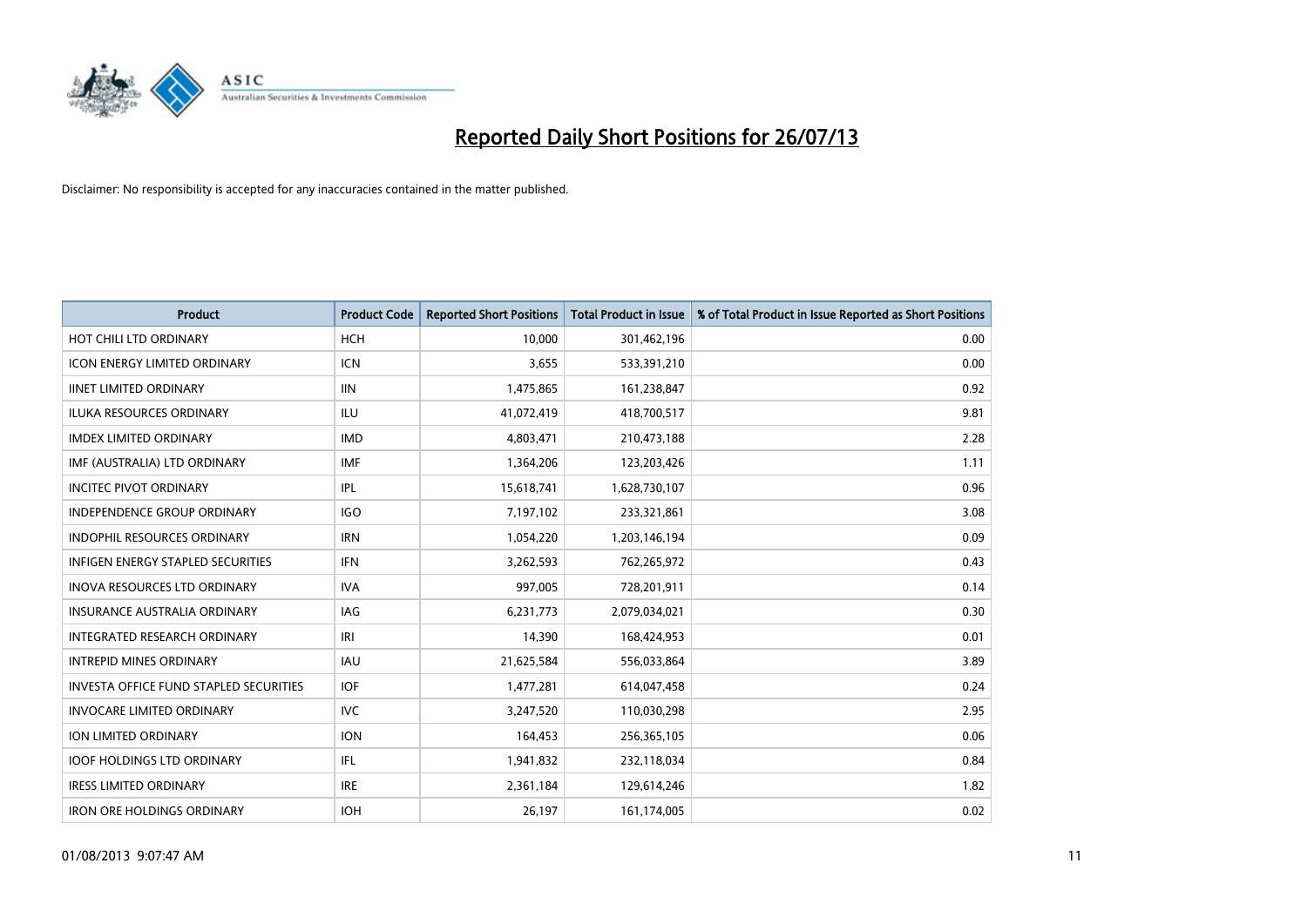

| <b>Product</b>                           | <b>Product Code</b> | <b>Reported Short Positions</b> | <b>Total Product in Issue</b> | % of Total Product in Issue Reported as Short Positions |
|------------------------------------------|---------------------|---------------------------------|-------------------------------|---------------------------------------------------------|
| <b>ISELECT LTD ORDINARY</b>              | <b>ISU</b>          | 879,314                         | 259,064,894                   | 0.34                                                    |
| JAMES HARDIE INDUST CHESS DEPOSITARY INT | <b>IHX</b>          | 5,686,206                       | 442,091,547                   | 1.29                                                    |
| <b>JB HI-FI LIMITED ORDINARY</b>         | <b>IBH</b>          | 16,434,407                      | 98,947,309                    | 16.61                                                   |
| <b>JUPITER MINES ORDINARY</b>            | <b>IMS</b>          | 9,874                           | 2,281,835,383                 | 0.00                                                    |
| <b>KAGARA LTD ORDINARY</b>               | KZL                 | 3,414,990                       | 798,953,117                   | 0.43                                                    |
| KAROON GAS AUSTRALIA ORDINARY            | <b>KAR</b>          | 3,802,707                       | 221,420,769                   | 1.72                                                    |
| KATHMANDU HOLD LTD ORDINARY              | <b>KMD</b>          | 322.084                         | 200,215,894                   | 0.16                                                    |
| KBL MINING LIMITED ORDINARY              | <b>KBL</b>          | 1,820                           | 293,535,629                   | 0.00                                                    |
| KINGSGATE CONSOLID. ORDINARY             | <b>KCN</b>          | 10,309,393                      | 152,191,905                   | 6.77                                                    |
| KINGSROSE MINING LTD ORDINARY            | <b>KRM</b>          | 437,474                         | 335,753,851                   | 0.13                                                    |
| LEIGHTON HOLDINGS ORDINARY               | LEI                 | 17,319,681                      | 337,235,188                   | 5.14                                                    |
| LEND LEASE GROUP UNIT/ORD STAPLED        | LLC                 | 957,407                         | 575,508,314                   | 0.17                                                    |
| LINC ENERGY LTD ORDINARY                 | LNC                 | 19,602,971                      | 518,687,562                   | 3.78                                                    |
| LION SELECTION GRP ORDINARY              | <b>LSX</b>          | 36                              | 95,420,281                    | 0.00                                                    |
| LYCOPODIUM LIMITED ORDINARY              | LYL                 | 3,725                           | 38,955,103                    | 0.01                                                    |
| LYNAS CORPORATION ORDINARY               | LYC.                | 210,567,939                     | 1,960,801,292                 | 10.74                                                   |
| M2 TELECOMMUNICATION ORDINARY            | <b>MTU</b>          | 6,266,252                       | 178,430,693                   | 3.51                                                    |
| <b>MACA LIMITED ORDINARY</b>             | <b>MLD</b>          | 82,846                          | 172,500,000                   | 0.05                                                    |
| <b>MACMAHON HOLDINGS ORDINARY</b>        | <b>MAH</b>          | 7,968,226                       | 1,261,699,966                 | 0.63                                                    |
| MACO ATLAS ROADS GRP ORDINARY STAPLED    | <b>MOA</b>          | 19,399,912                      | 478,531,436                   | 4.05                                                    |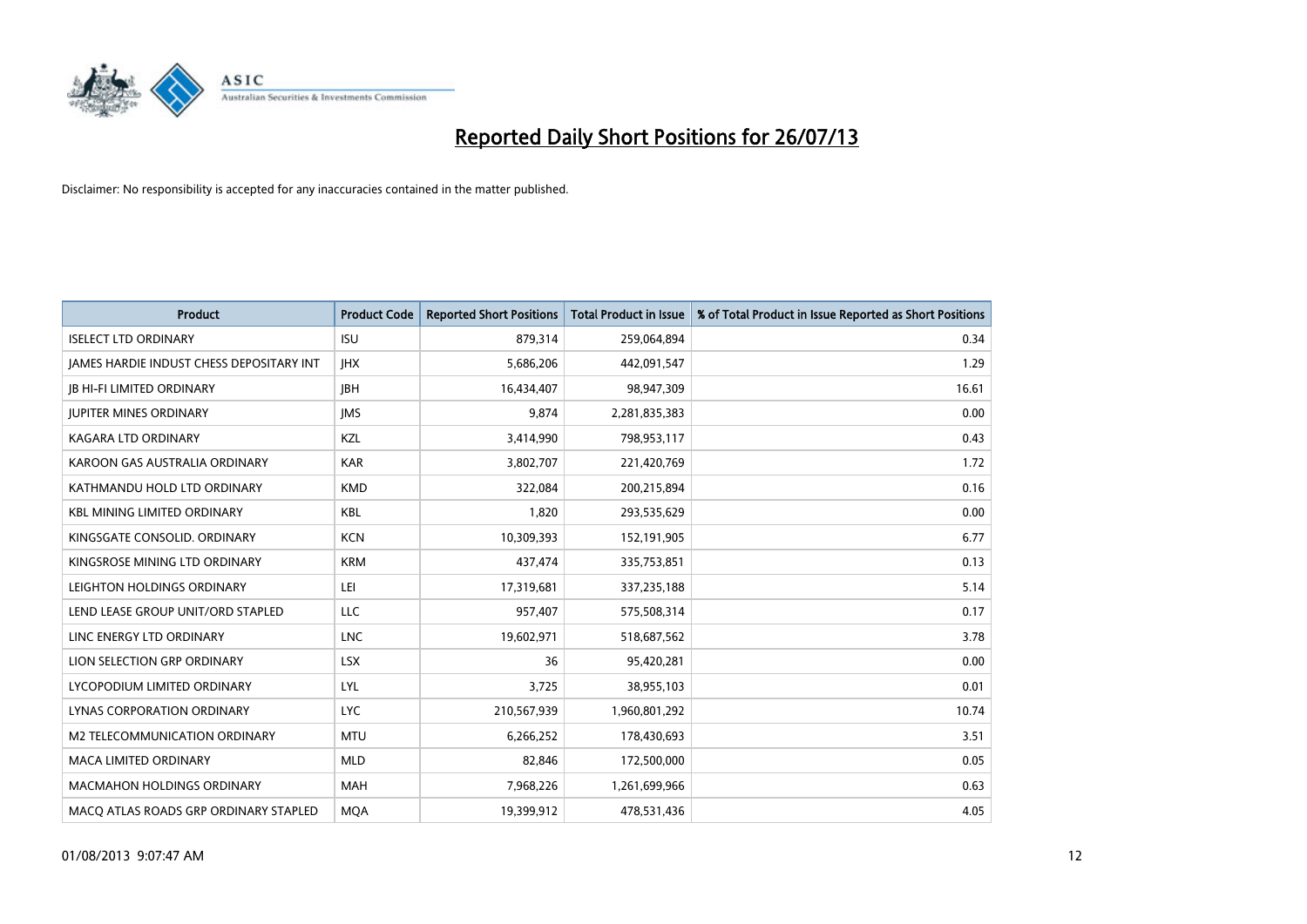

| <b>Product</b>                       | <b>Product Code</b> | <b>Reported Short Positions</b> | <b>Total Product in Issue</b> | % of Total Product in Issue Reported as Short Positions |
|--------------------------------------|---------------------|---------------------------------|-------------------------------|---------------------------------------------------------|
| MACQUARIE GROUP LTD ORDINARY         | <b>MOG</b>          | 1,287,754                       | 339,816,303                   | 0.38                                                    |
| MAGELLAN FIN GRP LTD ORDINARY        | <b>MFG</b>          | 111,294                         | 152,782,876                   | 0.07                                                    |
| <b>MATRIX C &amp; E LTD ORDINARY</b> | <b>MCE</b>          | 3,216,691                       | 94,555,428                    | 3.40                                                    |
| MAVERICK DRILLING ORDINARY           | <b>MAD</b>          | 8,845,950                       | 452,726,751                   | 1.95                                                    |
| <b>MAXITRANS INDUSTRIES ORDINARY</b> | <b>MXI</b>          | 12,015                          | 183,993,392                   | 0.01                                                    |
| MCMILLAN SHAKESPEARE ORDINARY        | <b>MMS</b>          | 1,853,165                       | 74,523,965                    | 2.49                                                    |
| MCPHERSON'S LTD ORDINARY             | <b>MCP</b>          | 10                              | 89,294,198                    | 0.00                                                    |
| MEDUSA MINING LTD ORDINARY           | <b>MML</b>          | 4,765,693                       | 188,903,911                   | 2.52                                                    |
| MEO AUSTRALIA LTD ORDINARY           | <b>MEO</b>          | 19,345                          | 627,264,587                   | 0.00                                                    |
| <b>MERMAID MARINE ORDINARY</b>       | <b>MRM</b>          | 805,007                         | 229,962,314                   | 0.35                                                    |
| MESOBLAST LIMITED ORDINARY           | <b>MSB</b>          | 13,815,792                      | 315,423,901                   | 4.38                                                    |
| METALS X LIMITED ORDINARY            | <b>MLX</b>          | 93,655                          | 1,651,766,110                 | 0.01                                                    |
| METCASH LIMITED ORDINARY             | <b>MTS</b>          | 73,920,311                      | 880,704,786                   | 8.39                                                    |
| MICLYN EXP OFFSHR ORDINARY           | <b>MIO</b>          | 570,487                         | 281,538,972                   | 0.20                                                    |
| <b>MIGHTY RIVER POWER ORDINARY</b>   | <b>MYT</b>          | 760,127                         | 1,400,000,094                 | 0.05                                                    |
| MINCOR RESOURCES NL ORDINARY         | <b>MCR</b>          | 2,521,884                       | 188,208,274                   | 1.34                                                    |
| MINERAL DEPOSITS ORDINARY            | <b>MDL</b>          | 3,245,633                       | 83,538,786                    | 3.89                                                    |
| MINERAL RESOURCES. ORDINARY          | <b>MIN</b>          | 9,074,119                       | 185,987,992                   | 4.88                                                    |
| MIRABELA NICKEL LTD ORDINARY         | <b>MBN</b>          | 16,600,838                      | 876,801,147                   | 1.89                                                    |
| MIRVAC GROUP STAPLED SECURITIES      | <b>MGR</b>          | 8,671,784                       | 3,664,938,678                 | 0.24                                                    |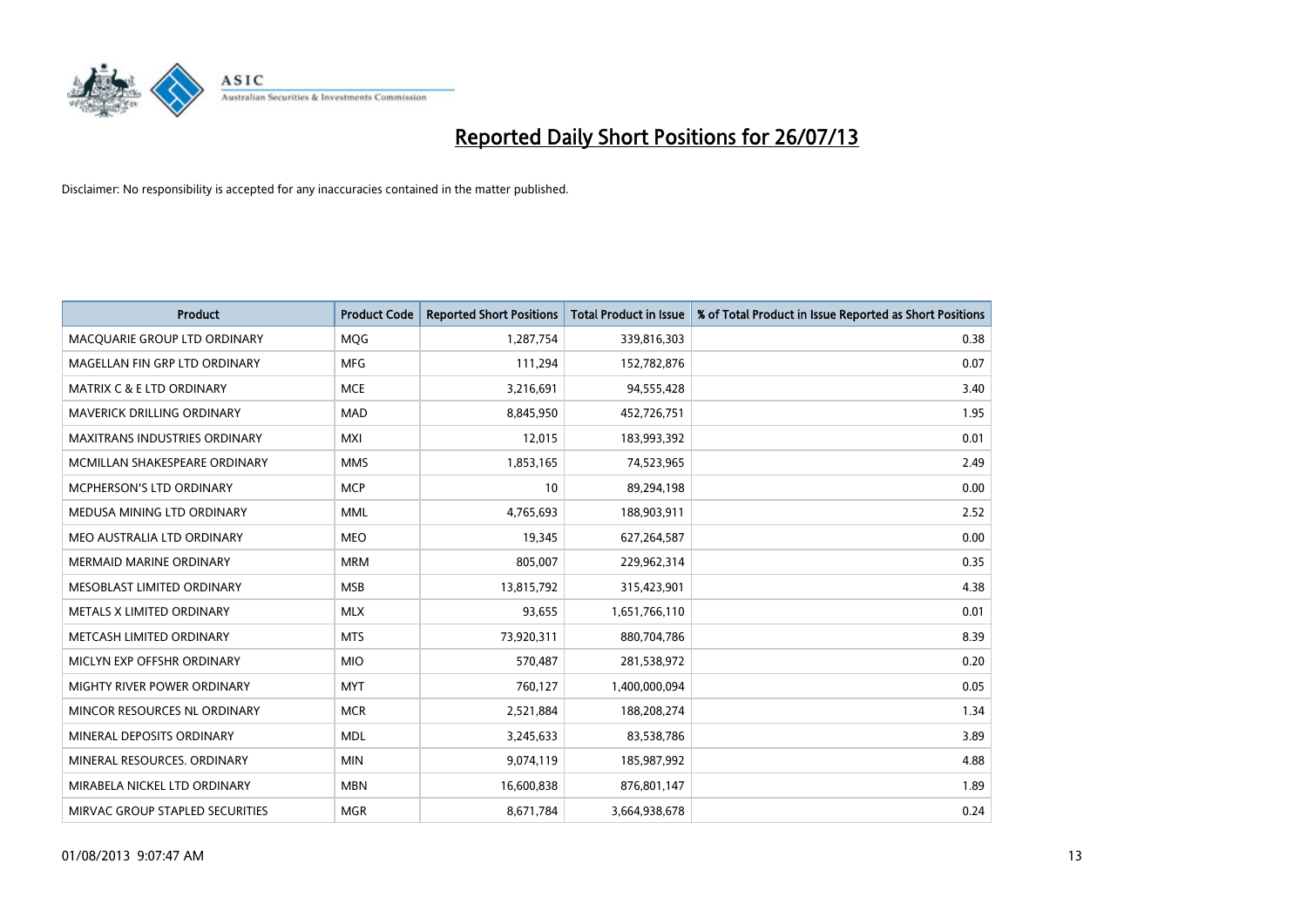

| <b>Product</b>                    | <b>Product Code</b> | <b>Reported Short Positions</b> | <b>Total Product in Issue</b> | % of Total Product in Issue Reported as Short Positions |
|-----------------------------------|---------------------|---------------------------------|-------------------------------|---------------------------------------------------------|
| MOLOPO ENERGY LTD ORDINARY        | <b>MPO</b>          | 423,678                         | 246,664,291                   | 0.17                                                    |
| MONADELPHOUS GROUP ORDINARY       | <b>MND</b>          | 10,929,110                      | 90,940,258                    | 12.02                                                   |
| MORTGAGE CHOICE LTD ORDINARY      | <b>MOC</b>          | 1,037,052                       | 123,431,282                   | 0.84                                                    |
| MOUNT GIBSON IRON ORDINARY        | <b>MGX</b>          | 18,675,137                      | 1,090,584,232                 | 1.71                                                    |
| MULTIPLEX SITES SITES             | <b>MXUPA</b>        | 1,171                           | 4,500,000                     | 0.03                                                    |
| MURCHISON METALS LTD ORDINARY     | <b>MMX</b>          | 3,163,507                       | 450,497,346                   | 0.70                                                    |
| <b>MYER HOLDINGS LTD ORDINARY</b> | <b>MYR</b>          | 82,427,679                      | 583,594,551                   | 14.12                                                   |
| NATIONAL AUST. BANK ORDINARY      | <b>NAB</b>          | 8,728,119                       | 2,348,870,499                 | 0.37                                                    |
| NAVITAS LIMITED ORDINARY          | <b>NVT</b>          | 8,845,822                       | 375,367,918                   | 2.36                                                    |
| NEON ENERGY LIMITED ORDINARY      | <b>NEN</b>          | 954,548                         | 552,637,848                   | 0.17                                                    |
| NEW HOPE CORPORATION ORDINARY     | <b>NHC</b>          | 1,551,937                       | 830,563,352                   | 0.19                                                    |
| NEW STANDARD ENERGY ORDINARY      | <b>NSE</b>          | 322,032                         | 305,331,847                   | 0.11                                                    |
| NEWCREST MINING ORDINARY          | <b>NCM</b>          | 4,911,574                       | 766,510,971                   | 0.64                                                    |
| NEWS CORP. A NON-VOTING CDI       | <b>NNCLV</b>        | 3,207,356                       | 379,388,744                   | 0.85                                                    |
| NEWS CORP. B VOTING CDI           | <b>NNC</b>          | 121,137                         | 199,630,239                   | 0.06                                                    |
| NEWSAT LIMITED ORDINARY           | <b>NWT</b>          | 15,440                          | 539,578,507                   | 0.00                                                    |
| NEXTDC LIMITED ORDINARY           | <b>NXT</b>          | 6,398,852                       | 173,673,716                   | 3.68                                                    |
| NEXUS ENERGY LIMITED ORDINARY     | <b>NXS</b>          | 4,269,965                       | 1,330,219,459                 | 0.32                                                    |
| NIB HOLDINGS LIMITED ORDINARY     | <b>NHF</b>          | 430,976                         | 439,004,182                   | 0.10                                                    |
| NIDO PETROLEUM ORDINARY           | <b>NDO</b>          | 42,696                          | 2,046,650,968                 | 0.00                                                    |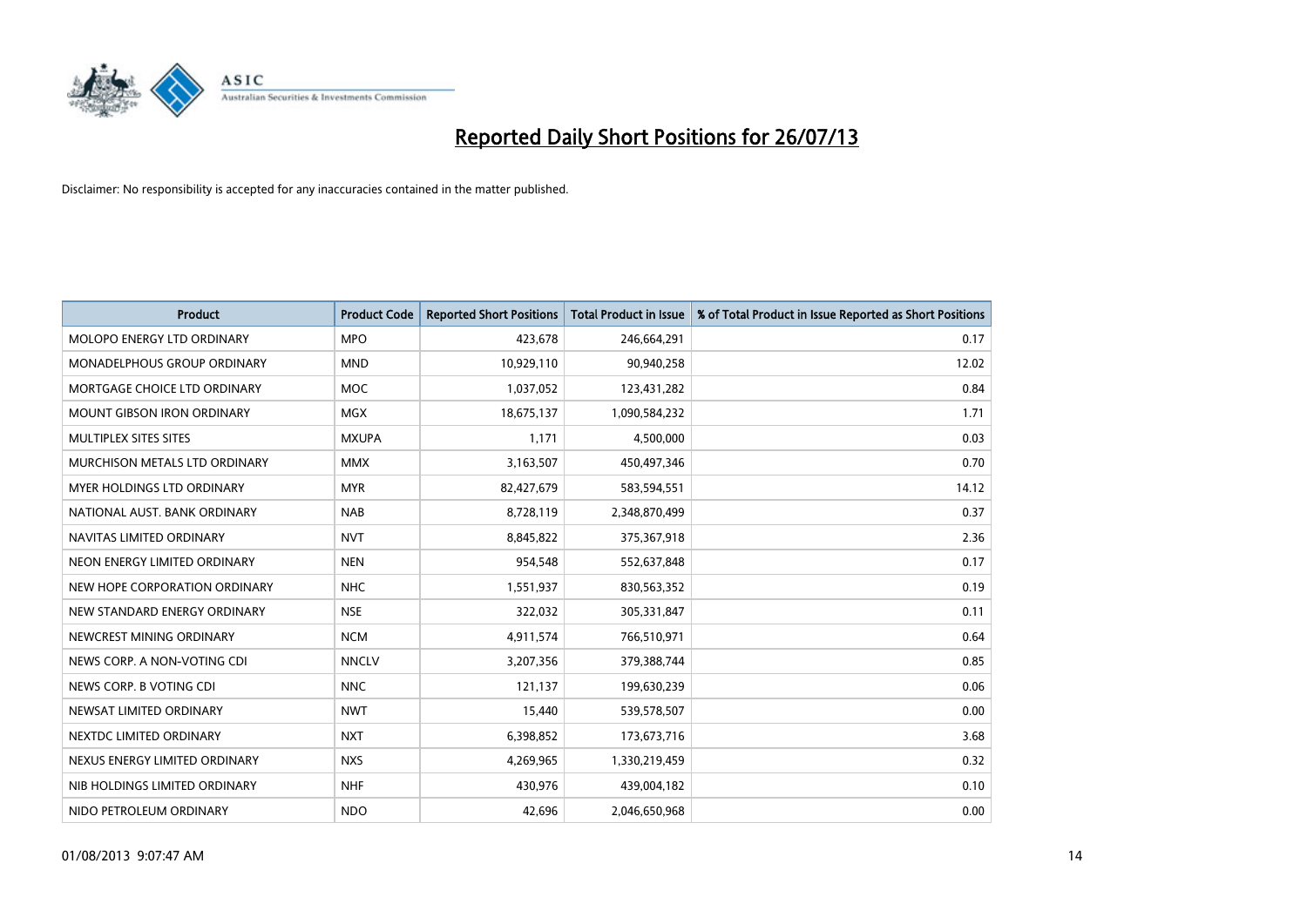

| <b>Product</b>                        | <b>Product Code</b> | <b>Reported Short Positions</b> | <b>Total Product in Issue</b> | % of Total Product in Issue Reported as Short Positions |
|---------------------------------------|---------------------|---------------------------------|-------------------------------|---------------------------------------------------------|
| NOBLE MINERAL RES ORDINARY            | <b>NMG</b>          | 2,365,726                       | 666,397,952                   | 0.36                                                    |
| NORFOLK GROUP ORDINARY                | <b>NFK</b>          | 50                              | 161,999,196                   | 0.00                                                    |
| NORTHERN IRON LTD ORDINARY            | <b>NFE</b>          | 1,617,501                       | 484,405,314                   | 0.33                                                    |
| NORTHERN STAR ORDINARY                | <b>NST</b>          | 6,692,337                       | 424,279,762                   | 1.58                                                    |
| NOVOGEN LIMITED ORDINARY              | <b>NRT</b>          | 19,416                          | 139,098,402                   | 0.01                                                    |
| NRW HOLDINGS LIMITED ORDINARY         | <b>NWH</b>          | 18,412,931                      | 278,888,011                   | 6.60                                                    |
| NUCOAL RESOURCES LTD ORDINARY         | <b>NCR</b>          | 190,001                         | 768,612,354                   | 0.02                                                    |
| NUFARM LIMITED ORDINARY               | <b>NUF</b>          | 14,938,568                      | 262,954,040                   | 5.68                                                    |
| OCEANAGOLD CORP. CHESS DEPOSITARY INT | <b>OGC</b>          | 1,912,204                       | 293,574,586                   | 0.65                                                    |
| OIL SEARCH LTD ORDINARY               | <b>OSH</b>          | 7,379,565                       | 1,340,018,530                 | 0.55                                                    |
| OM HOLDINGS LIMITED ORDINARY          | OMH                 | 3,202,208                       | 733,423,337                   | 0.44                                                    |
| ORICA LIMITED ORDINARY                | ORI                 | 7,625,668                       | 368,203,632                   | 2.07                                                    |
| ORIGIN ENERGY ORDINARY                | <b>ORG</b>          | 14,327,553                      | 1,097,963,570                 | 1.30                                                    |
| OROCOBRE LIMITED ORDINARY             | <b>ORE</b>          | 491,270                         | 117,745,140                   | 0.42                                                    |
| OROTONGROUP LIMITED ORDINARY          | <b>ORL</b>          | 322,699                         | 40,880,902                    | 0.79                                                    |
| ORPHEUS ENERGY LTD ORDINARY           | <b>OEG</b>          | 67,200                          | 130,475,919                   | 0.05                                                    |
| OZ MINERALS ORDINARY                  | OZL                 | 7,728,133                       | 303,470,022                   | 2.55                                                    |
| PACIFIC BRANDS ORDINARY               | <b>PBG</b>          | 14,927,950                      | 912,915,695                   | 1.64                                                    |
| PALADIN ENERGY LTD ORDINARY           | <b>PDN</b>          | 109,053,775                     | 837,187,808                   | 13.03                                                   |
| PANAUST LIMITED ORDINARY              | <b>PNA</b>          | 6,576,564                       | 619,084,930                   | 1.06                                                    |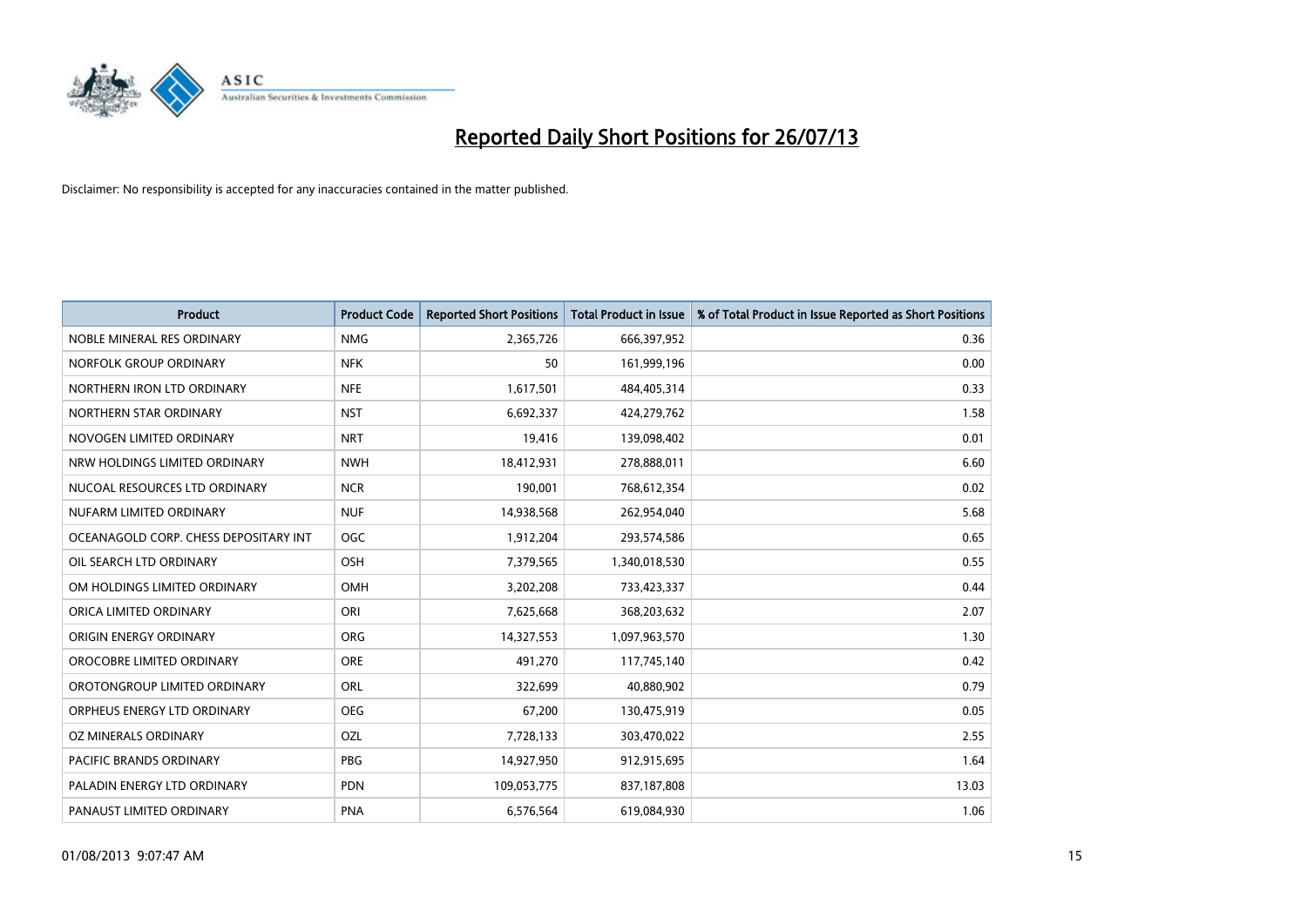

| <b>Product</b>                 | <b>Product Code</b> | <b>Reported Short Positions</b> | <b>Total Product in Issue</b> | % of Total Product in Issue Reported as Short Positions |
|--------------------------------|---------------------|---------------------------------|-------------------------------|---------------------------------------------------------|
| PANORAMIC RESOURCES ORDINARY   | PAN                 | 136,923                         | 260,676,416                   | 0.05                                                    |
| PAPERLINX LIMITED ORDINARY     | <b>PPX</b>          | 48,101                          | 609,280,761                   | 0.01                                                    |
| PAPILLON RES LTD ORDINARY      | <b>PIR</b>          | 9,618,039                       | 337,544,210                   | 2.85                                                    |
| PEET LIMITED ORDINARY          | <b>PPC</b>          | 3,668,845                       | 431,986,887                   | 0.85                                                    |
| PERILYA LIMITED ORDINARY       | PEM                 | 21,528                          | 769,316,426                   | 0.00                                                    |
| PERPETUAL LIMITED ORDINARY     | PPT                 | 2,224,103                       | 41,980,678                    | 5.30                                                    |
| PERSEUS MINING LTD ORDINARY    | PRU                 | 18,480,682                      | 457,962,088                   | 4.04                                                    |
| PHARMAXIS LTD ORDINARY         | <b>PXS</b>          | 6,929,933                       | 308,543,389                   | 2.25                                                    |
| PHOSPHAGENICS LTD. ORDINARY    | <b>POH</b>          | 274,058                         | 1,020,465,957                 | 0.03                                                    |
| PLATINUM ASSET ORDINARY        | <b>PTM</b>          | 3,701,831                       | 578,145,695                   | 0.64                                                    |
| PLATINUM AUSTRALIA ORDINARY    | <b>PLA</b>          | 836,127                         | 504,968,043                   | 0.17                                                    |
| PMI GOLD CORP CDI 1:1          | <b>PVM</b>          | 232,274                         | 151,793,751                   | 0.15                                                    |
| PMP LIMITED ORDINARY           | <b>PMP</b>          | 28,840                          | 323,781,124                   | 0.01                                                    |
| PREMIER INVESTMENTS ORDINARY   | <b>PMV</b>          | 1,449,866                       | 155,260,478                   | 0.93                                                    |
| PRIMA BIOMED LTD ORDINARY      | <b>PRR</b>          | 343,262                         | 1,159,559,341                 | 0.03                                                    |
| PRIMARY HEALTH CARE ORDINARY   | <b>PRY</b>          | 27,235,555                      | 503,921,941                   | 5.40                                                    |
| PRIMEAG AUSTRALIA ORDINARY     | PAG                 | 7,296                           | 266,394,444                   | 0.00                                                    |
| PROGRAMMED ORDINARY            | <b>PRG</b>          | 400,681                         | 118,192,527                   | 0.34                                                    |
| <b>QANTAS AIRWAYS ORDINARY</b> | QAN                 | 21,604,423                      | 2,241,745,788                 | 0.96                                                    |
| OBE INSURANCE GROUP ORDINARY   | <b>OBE</b>          | 28,073,433                      | 1,220,868,532                 | 2.30                                                    |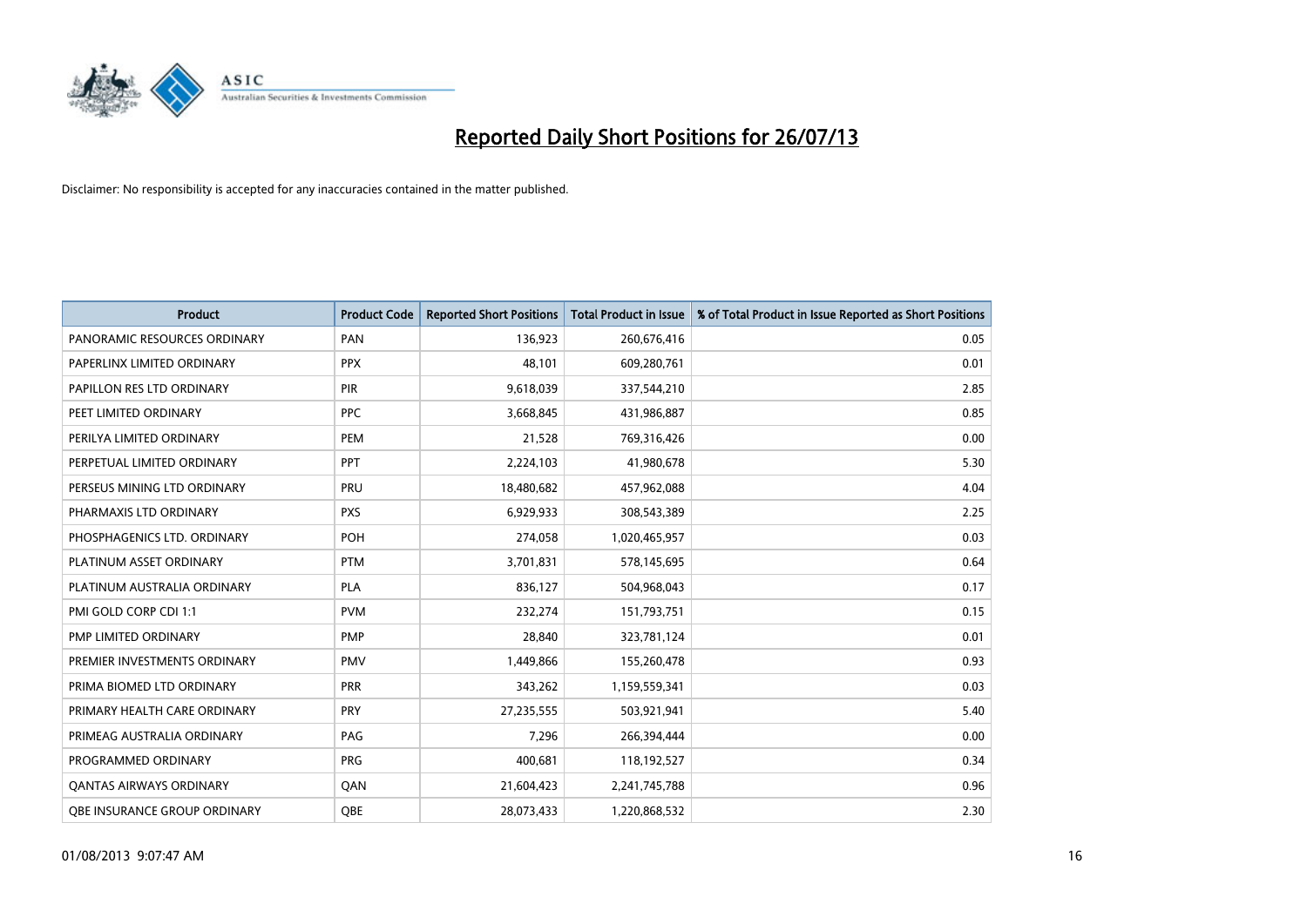

| <b>Product</b>                    | <b>Product Code</b> | <b>Reported Short Positions</b> | <b>Total Product in Issue</b> | % of Total Product in Issue Reported as Short Positions |
|-----------------------------------|---------------------|---------------------------------|-------------------------------|---------------------------------------------------------|
| ORXPHARMA LTD ORDINARY            | <b>QRX</b>          | 1,159,553                       | 144,785,606                   | 0.80                                                    |
| <b>QUBE HOLDINGS LTD ORDINARY</b> | QUB                 | 15,017,117                      | 928,965,547                   | 1.62                                                    |
| RAMELIUS RESOURCES ORDINARY       | <b>RMS</b>          | 3,199,011                       | 337,686,949                   | 0.95                                                    |
| RAMSAY HEALTH CARE ORDINARY       | <b>RHC</b>          | 2,066,360                       | 202,081,252                   | 1.02                                                    |
| RANGE RESOURCES LTD ORDINARY      | <b>RRS</b>          | 44,458                          | 2,873,969,974                 | 0.00                                                    |
| <b>RCR TOMLINSON ORDINARY</b>     | <b>RCR</b>          | 2,288,480                       | 132,431,265                   | 1.73                                                    |
| <b>REA GROUP ORDINARY</b>         | <b>REA</b>          | 731,654                         | 131,714,699                   | 0.56                                                    |
| RECKON LIMITED ORDINARY           | <b>RKN</b>          | 3,875                           | 129,488,015                   | 0.00                                                    |
| <b>RED 5 LIMITED ORDINARY</b>     | <b>RED</b>          | 816,900                         | 135,488,008                   | 0.60                                                    |
| <b>RED FORK ENERGY ORDINARY</b>   | <b>RFE</b>          | 3,831,937                       | 446,551,719                   | 0.86                                                    |
| REDBANK ENERGY LTD ORDINARY       | AEI                 | 13                              | 786,287                       | 0.00                                                    |
| REECE AUSTRALIA LTD. ORDINARY     | <b>REH</b>          | 447                             | 99,600,000                    | 0.00                                                    |
| REGIS RESOURCES ORDINARY          | <b>RRL</b>          | 14,819,699                      | 477,287,629                   | 3.10                                                    |
| RESMED INC CDI 10:1               | <b>RMD</b>          | 8,587,230                       | 1,556,242,300                 | 0.55                                                    |
| <b>RESOLUTE MINING ORDINARY</b>   | <b>RSG</b>          | 1,806,804                       | 640,994,224                   | 0.28                                                    |
| RESOURCE EQUIP LTD ORDINARY       | <b>ROL</b>          | 5,000                           | 248,990,471                   | 0.00                                                    |
| RESOURCE GENERATION ORDINARY      | <b>RES</b>          | 170,073                         | 284,698,002                   | 0.06                                                    |
| RETAIL FOOD GROUP ORDINARY        | <b>RFG</b>          | 2,556,396                       | 130,301,190                   | 1.96                                                    |
| REX MINERALS LIMITED ORDINARY     | <b>RXM</b>          | 1,768,603                       | 188,907,284                   | 0.94                                                    |
| RHG LIMITED ORDINARY              | <b>RHG</b>          | 1,085                           | 308,483,177                   | 0.00                                                    |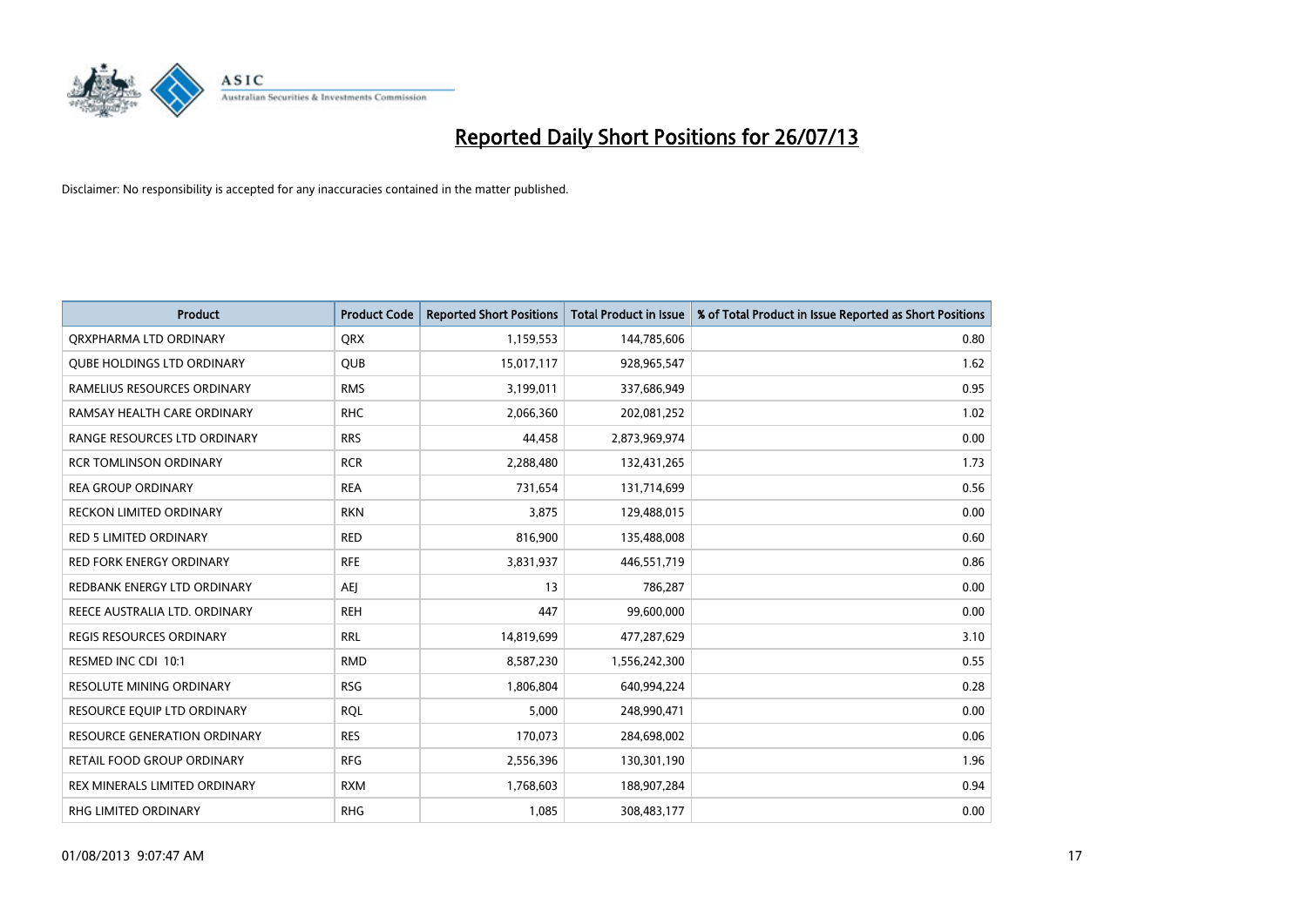

| <b>Product</b>                               | <b>Product Code</b> | <b>Reported Short Positions</b> | <b>Total Product in Issue</b> | % of Total Product in Issue Reported as Short Positions |
|----------------------------------------------|---------------------|---------------------------------|-------------------------------|---------------------------------------------------------|
| <b>RIALTO ENERGY ORDINARY</b>                | <b>RIA</b>          | 41                              | 786,649,489                   | 0.00                                                    |
| RIDLEY CORPORATION ORDINARY                  | <b>RIC</b>          | 672,013                         | 307,817,071                   | 0.22                                                    |
| RIO TINTO LIMITED ORDINARY                   | <b>RIO</b>          | 5,817,154                       | 435,758,720                   | 1.33                                                    |
| ROBUST RESOURCES ORDINARY                    | <b>ROL</b>          | 10,000                          | 88,139,423                    | 0.01                                                    |
| ROC OIL COMPANY ORDINARY                     | <b>ROC</b>          | 1,913,723                       | 683,235,552                   | 0.28                                                    |
| SAI GLOBAL LIMITED ORDINARY                  | SAI                 | 12,386,368                      | 209,440,120                   | 5.91                                                    |
| SALMAT LIMITED ORDINARY                      | <b>SLM</b>          | 59,703                          | 159,812,799                   | 0.04                                                    |
| SANDFIRE RESOURCES ORDINARY                  | <b>SFR</b>          | 3,840,298                       | 155,640,968                   | 2.47                                                    |
| SANTANA MINERALS LTD ORDINARY                | SMI                 | 488,715                         | 97,725,799                    | 0.50                                                    |
| <b>SANTOS LTD ORDINARY</b>                   | <b>STO</b>          | 5,003,330                       | 965,584,404                   | 0.52                                                    |
| SARACEN MINERAL ORDINARY                     | SAR                 | 20,246,734                      | 595,263,186                   | 3.40                                                    |
| <b>SCA PROPERTY GROUP STAPLED SECURITIES</b> | <b>SCP</b>          | 33,022,549                      | 642,417,140                   | 5.14                                                    |
| SEDGMAN LIMITED ORDINARY                     | <b>SDM</b>          | 619,071                         | 220,368,310                   | 0.28                                                    |
| SEEK LIMITED ORDINARY                        | <b>SEK</b>          | 19,820,684                      | 337,833,019                   | 5.87                                                    |
| SELECT HARVESTS ORDINARY                     | SHV                 | 23,568                          | 57,462,851                    | 0.04                                                    |
| SENEX ENERGY LIMITED ORDINARY                | <b>SXY</b>          | 7,008,293                       | 1,140,804,837                 | 0.61                                                    |
| SERVCORP LIMITED ORDINARY                    | SRV                 | 242                             | 98,432,275                    | 0.00                                                    |
| SERVICE STREAM ORDINARY                      | <b>SSM</b>          | 477,216                         | 283,418,867                   | 0.17                                                    |
| SEVEN GROUP HOLDINGS ORDINARY                | <b>SVW</b>          | 3,849,877                       | 308,160,281                   | 1.25                                                    |
| SEVEN WEST MEDIA LTD ORDINARY                | <b>SWM</b>          | 3,128,289                       | 999,160,872                   | 0.31                                                    |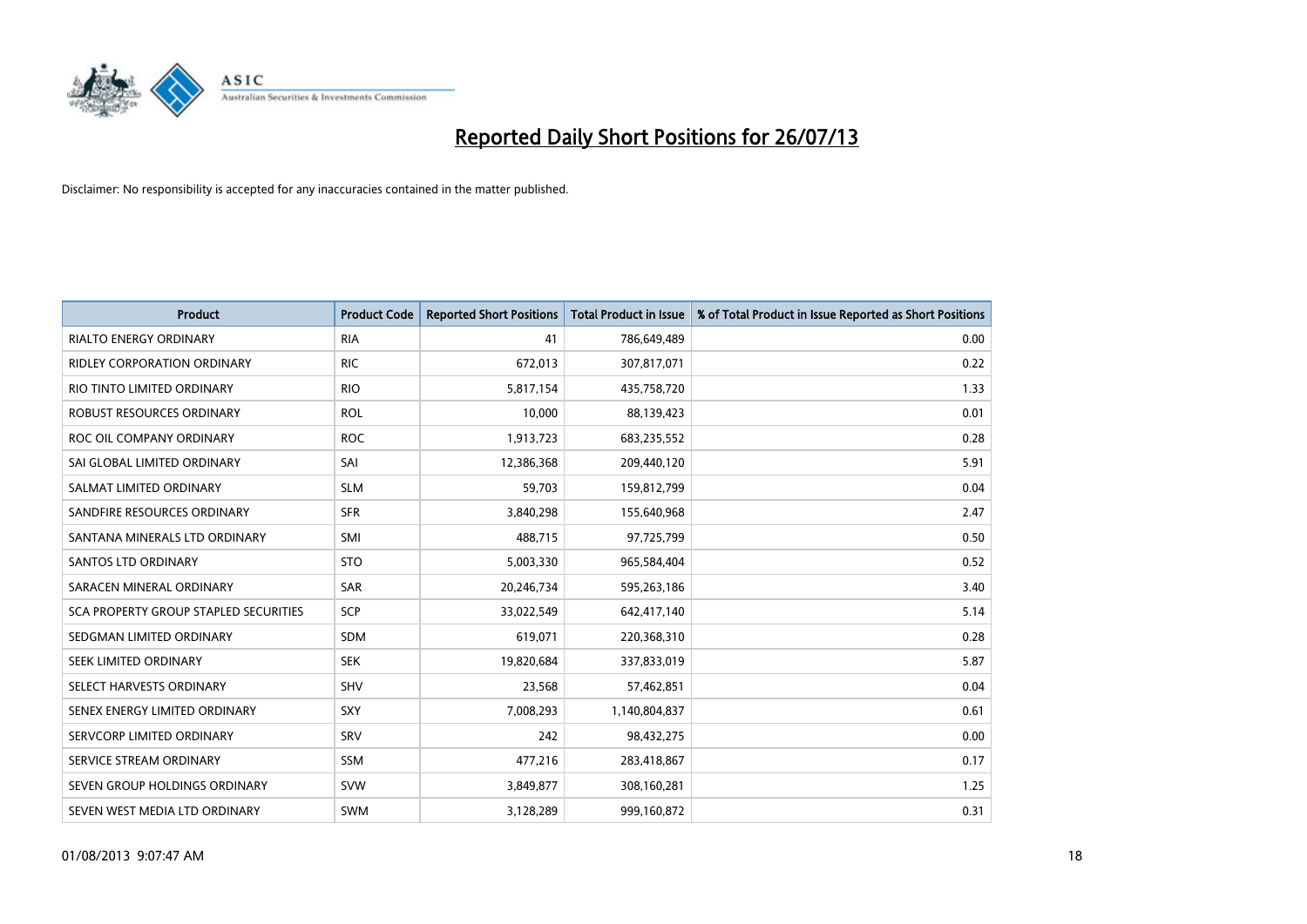

| <b>Product</b>                           | <b>Product Code</b> | <b>Reported Short Positions</b> | <b>Total Product in Issue</b> | % of Total Product in Issue Reported as Short Positions |
|------------------------------------------|---------------------|---------------------------------|-------------------------------|---------------------------------------------------------|
| SIGMA PHARMACEUTICAL ORDINARY            | <b>SIP</b>          | 7,729,764                       | 1,135,152,441                 | 0.68                                                    |
| SIHAYO GOLD LIMITED ORDINARY             | <b>SIH</b>          |                                 | 844,832,293                   | 0.00                                                    |
| <b>SILEX SYSTEMS ORDINARY</b>            | <b>SLX</b>          | 1,890,963                       | 170,249,150                   | 1.11                                                    |
| SILVER CHEF LIMITED ORDINARY             | SIV                 | 56,569                          | 28,762,745                    | 0.20                                                    |
| SILVER LAKE RESOURCE ORDINARY            | <b>SLR</b>          | 10,977,599                      | 379,048,750                   | 2.90                                                    |
| SIMS METAL MGMT LTD ORDINARY             | SGM                 | 9,016,636                       | 204,314,281                   | 4.41                                                    |
| SINGAPORE TELECOMM. CHESS DEPOSITARY INT | <b>SGT</b>          | 3,878,940                       | 193,182,091                   | 2.01                                                    |
| SIRIUS RESOURCES NL ORDINARY             | <b>SIR</b>          | 4,178,059                       | 226,270,167                   | 1.85                                                    |
| SIRTEX MEDICAL ORDINARY                  | <b>SRX</b>          | 606.697                         | 56,079,887                    | 1.08                                                    |
| SKILLED GROUP LTD ORDINARY               | <b>SKE</b>          | 5,090,973                       | 233,533,526                   | 2.18                                                    |
| <b>SLATER &amp; GORDON ORDINARY</b>      | <b>SGH</b>          | 942                             | 197,109,265                   | 0.00                                                    |
| SMS MANAGEMENT, ORDINARY                 | <b>SMX</b>          | 1,874,077                       | 69,919,865                    | 2.68                                                    |
| SONIC HEALTHCARE ORDINARY                | <b>SHL</b>          | 7,755,866                       | 397,205,681                   | 1.95                                                    |
| SOUL PATTINSON (W.H) ORDINARY            | SOL                 | 82,184                          | 239,395,320                   | 0.03                                                    |
| SOUTH BOULDER MINES ORDINARY             | <b>STB</b>          | 15,728                          | 127,952,826                   | 0.01                                                    |
| SP AUSNET STAPLED SECURITIES             | <b>SPN</b>          | 35,152,186                      | 3,376,325,523                 | 1.04                                                    |
| SPARK INFRASTRUCTURE STAPLED NOTE & UNIT | SKI                 | 53,955,563                      | 1,326,734,264                 | 4.07                                                    |
| SPDR 200 FUND ETF UNITS                  | <b>STW</b>          | 35,382                          | 45,278,688                    | 0.08                                                    |
| SPECIALTY FASHION ORDINARY               | <b>SFH</b>          | 110,001                         | 192,236,121                   | 0.06                                                    |
| ST BARBARA LIMITED ORDINARY              | <b>SBM</b>          | 25,828,079                      | 488,074,077                   | 5.29                                                    |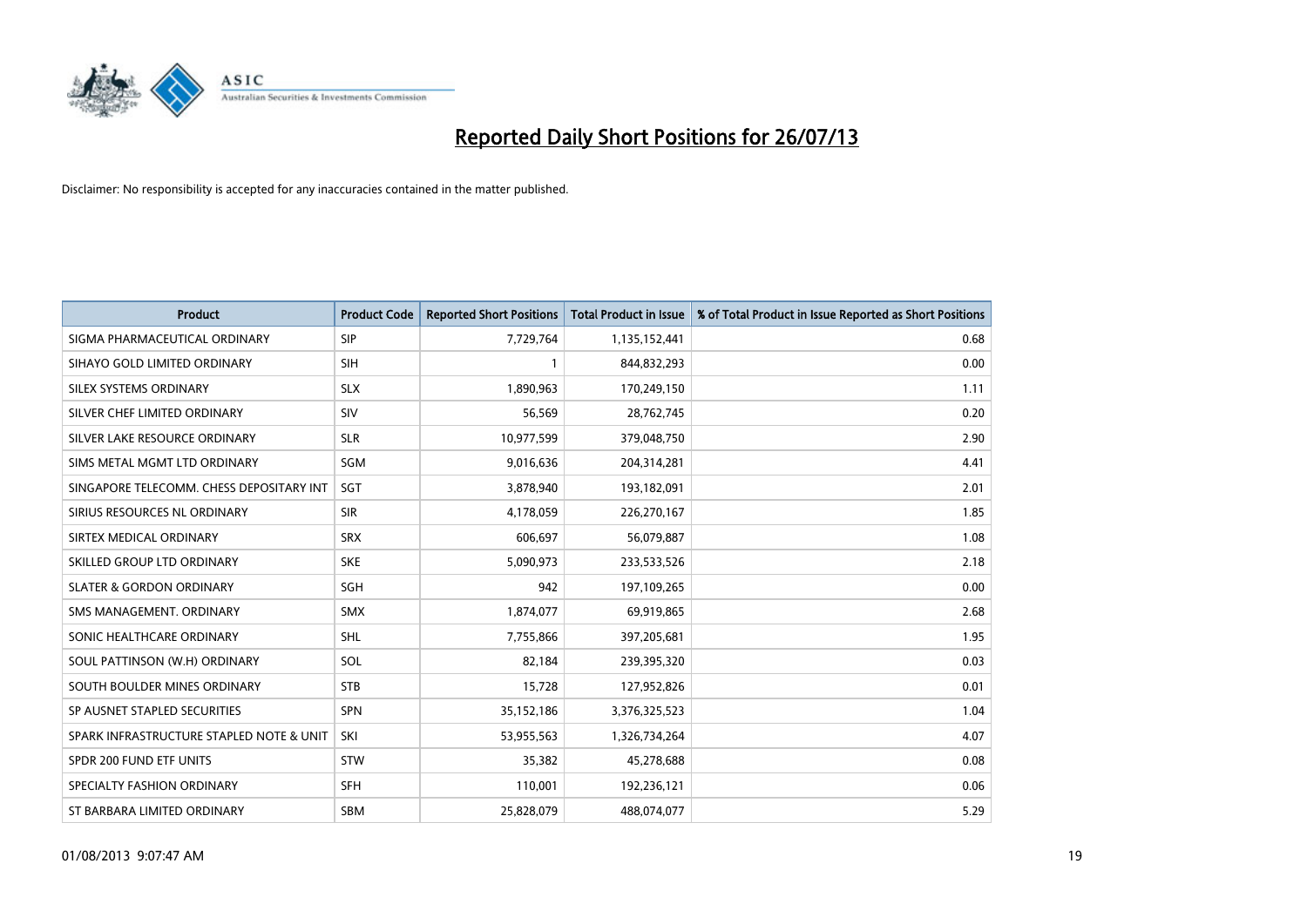

| <b>Product</b>                       | <b>Product Code</b> | <b>Reported Short Positions</b> | <b>Total Product in Issue</b> | % of Total Product in Issue Reported as Short Positions |
|--------------------------------------|---------------------|---------------------------------|-------------------------------|---------------------------------------------------------|
| STARPHARMA HOLDINGS ORDINARY         | SPL                 | 15,612,310                      | 283,864,948                   | 5.50                                                    |
| STHN CROSS MEDIA ORDINARY            | <b>SXL</b>          | 8,397,553                       | 704,858,524                   | 1.19                                                    |
| STOCKLAND UNITS/ORD STAPLED          | SGP                 | 9,354,774                       | 2,305,750,747                 | 0.41                                                    |
| STRAITS RES LTD. ORDINARY            | SRQ                 | 31,522                          | 1,164,150,159                 | 0.00                                                    |
| STW COMMUNICATIONS ORDINARY          | SGN                 | 1,210,160                       | 403,828,512                   | 0.30                                                    |
| SUNCORP GROUP LTD ORDINARY           | <b>SUN</b>          | 9,254,781                       | 1,286,600,980                 | 0.72                                                    |
| SUNDANCE ENERGY ORDINARY             | <b>SEA</b>          | 465.818                         | 462,611,982                   | 0.10                                                    |
| SUNDANCE RESOURCES ORDINARY          | <b>SDL</b>          | 48,251,446                      | 3,072,110,985                 | 1.57                                                    |
| SUNLAND GROUP LTD ORDINARY           | <b>SDG</b>          | 18,391                          | 189,417,674                   | 0.01                                                    |
| SUPER RET REP LTD ORDINARY           | <b>SUL</b>          | 912,275                         | 196,472,811                   | 0.46                                                    |
| SYD AIRPORT STAPLED US PROHIBIT.     | <b>SYD</b>          | 17,822,719                      | 1,861,210,782                 | 0.96                                                    |
| SYRAH RESOURCES ORDINARY             | <b>SYR</b>          | 604,915                         | 147,867,623                   | 0.41                                                    |
| TABCORP HOLDINGS LTD ORDINARY        | <b>TAH</b>          | 20,742,049                      | 744,885,690                   | 2.78                                                    |
| <b>TANAMI GOLD NL ORDINARY</b>       | <b>TAM</b>          | 178,918                         | 587,548,523                   | 0.03                                                    |
| TAP OIL LIMITED ORDINARY             | <b>TAP</b>          | 217,287                         | 241,608,606                   | 0.09                                                    |
| TASSAL GROUP LIMITED ORDINARY        | <b>TGR</b>          | 267,601                         | 146,304,404                   | 0.18                                                    |
| TATTS GROUP LTD ORDINARY             | <b>TTS</b>          | 15,917,330                      | 1,402,708,406                 | 1.13                                                    |
| TELECOM CORPORATION ORDINARY         | <b>TEL</b>          | 11,200,848                      | 1,817,088,869                 | 0.62                                                    |
| <b>TELSTRA CORPORATION, ORDINARY</b> | <b>TLS</b>          | 39,543,127                      | 12,443,074,357                | 0.32                                                    |
| TEN NETWORK HOLDINGS ORDINARY        | <b>TEN</b>          | 124,502,892                     | 2,586,970,845                 | 4.81                                                    |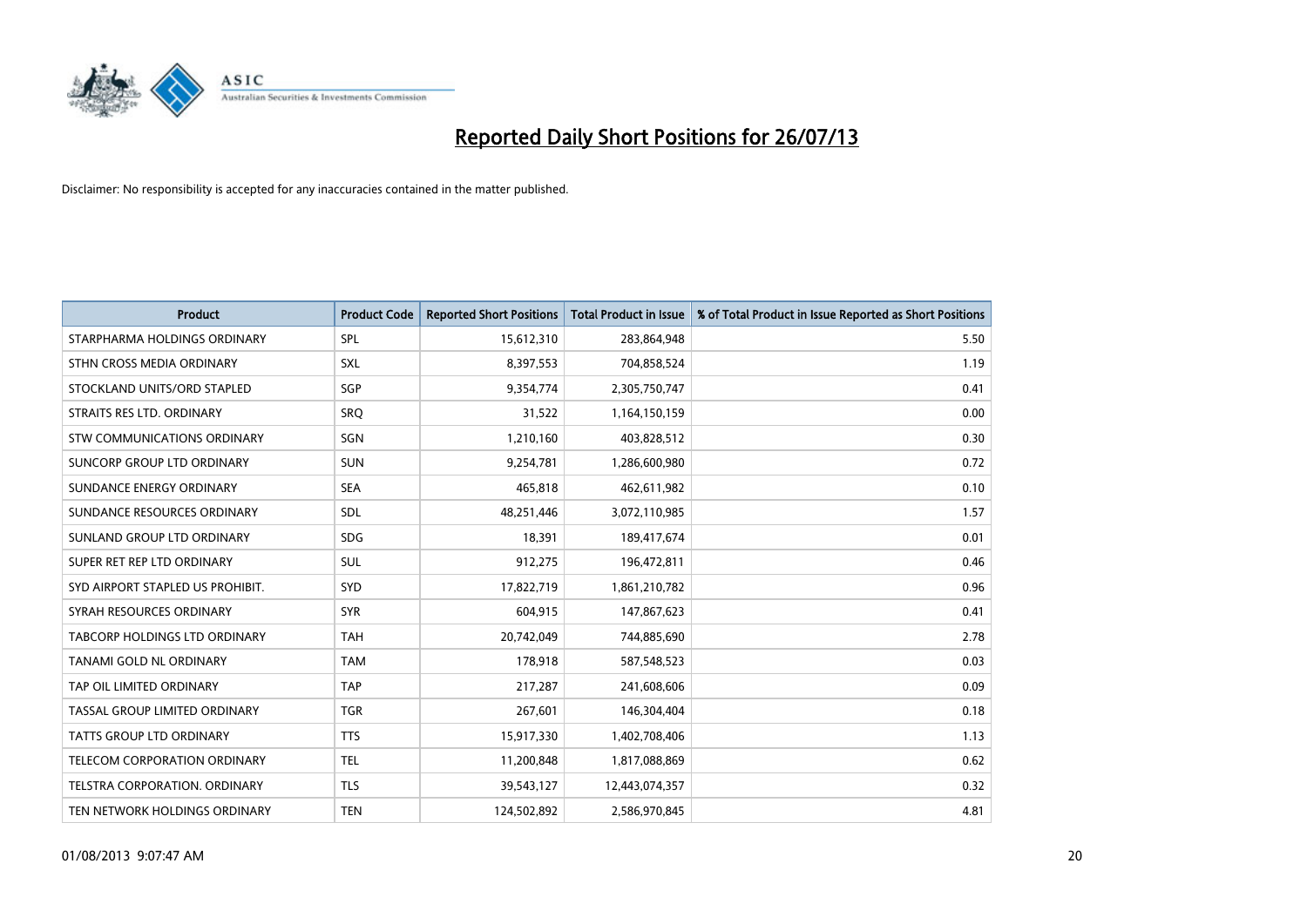

| <b>Product</b>                        | <b>Product Code</b> | <b>Reported Short Positions</b> | <b>Total Product in Issue</b> | % of Total Product in Issue Reported as Short Positions |
|---------------------------------------|---------------------|---------------------------------|-------------------------------|---------------------------------------------------------|
| TERANGA GOLD CORP CDI 1:1             | <b>TGZ</b>          | 32,078                          | 133,042,143                   | 0.02                                                    |
| THE REJECT SHOP ORDINARY              | <b>TRS</b>          | 1,791,089                       | 28,826,248                    | 6.21                                                    |
| THE TRUST COMP LTD ORDINARY           | <b>TRU</b>          | 2,857                           | 33,657,334                    | 0.01                                                    |
| THORN GROUP LIMITED ORDINARY          | <b>TGA</b>          | 48,835                          | 148,897,155                   | 0.03                                                    |
| <b>TIGER RESOURCES ORDINARY</b>       | <b>TGS</b>          | 878,202                         | 674,770,269                   | 0.13                                                    |
| TOLL HOLDINGS LTD ORDINARY            | <b>TOL</b>          | 32,822,581                      | 717,133,875                   | 4.58                                                    |
| TOX FREE SOLUTIONS ORDINARY           | <b>TOX</b>          | 896,133                         | 132,519,859                   | 0.68                                                    |
| TPG TELECOM LIMITED ORDINARY          | <b>TPM</b>          | 1,022,660                       | 793,808,141                   | 0.13                                                    |
| <b>TRADE ME GROUP ORDINARY</b>        | <b>TME</b>          | 353,250                         | 396,017,568                   | 0.09                                                    |
| <b>TRANSFIELD SERVICES ORDINARY</b>   | <b>TSE</b>          | 29,975,124                      | 512,457,716                   | 5.85                                                    |
| TRANSPACIFIC INDUST. ORDINARY         | <b>TPI</b>          | 8,256,544                       | 1,578,563,490                 | 0.52                                                    |
| TRANSURBAN GROUP TRIPLE STAPLED SEC.  | <b>TCL</b>          | 1,516,727                       | 1,481,594,818                 | 0.10                                                    |
| TREASURY GROUP ORDINARY               | <b>TRG</b>          | 2,871                           | 23,070,755                    | 0.01                                                    |
| TREASURY WINE ESTATE ORDINARY         | <b>TWE</b>          | 18,931,209                      | 647,227,144                   | 2.92                                                    |
| TROY RESOURCES LTD ORDINARY           | <b>TRY</b>          | 448,316                         | 164,568,698                   | 0.27                                                    |
| TWENTY-FIRST FOX INC A NON-VOTING CDI | <b>FOXLV</b>        | 1,789,996                       | 1,624,361,430                 | 0.11                                                    |
| TWENTY-FIRST FOX INC B VOTING CDI     | <b>FOX</b>          | 254,166                         | 1,112,242,645                 | 0.02                                                    |
| UGL LIMITED ORDINARY                  | UGL                 | 15,616,692                      | 166,511,240                   | 9.38                                                    |
| UNILIFE CORPORATION CDI 6:1           | <b>UNS</b>          | 142,204                         | 265,761,396                   | 0.05                                                    |
| UXC LIMITED ORDINARY                  | <b>UXC</b>          | 590,794                         | 308,806,649                   | 0.19                                                    |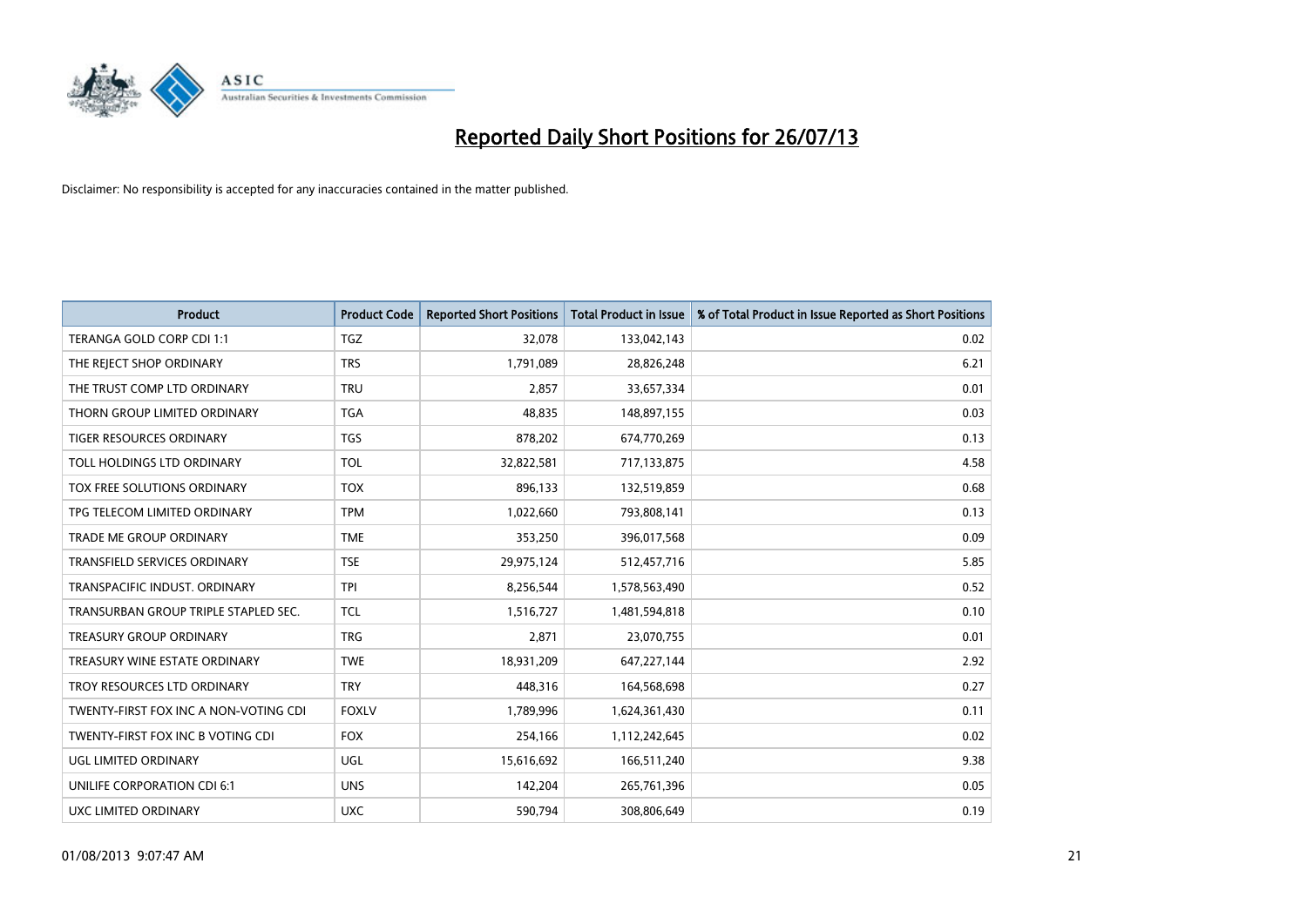

| <b>Product</b>                         | <b>Product Code</b> | <b>Reported Short Positions</b> | <b>Total Product in Issue</b> | % of Total Product in Issue Reported as Short Positions |
|----------------------------------------|---------------------|---------------------------------|-------------------------------|---------------------------------------------------------|
| <b>VIRGIN AUS HLDG LTD ORDINARY</b>    | <b>VAH</b>          | 78,381,297                      | 2,581,231,776                 | 3.04                                                    |
| <b>VIRTUS HEALTH LTD ORDINARY</b>      | <b>VRT</b>          | 330,491                         | 79,536,601                    | 0.42                                                    |
| <b>VOCUS COMMS LTD ORDINARY</b>        | <b>VOC</b>          | 22,920                          | 78,546,557                    | 0.03                                                    |
| WATPAC LIMITED ORDINARY                | <b>WTP</b>          | 59,471                          | 184,332,526                   | 0.03                                                    |
| <b>WDS LIMITED ORDINARY</b>            | <b>WDS</b>          | 7                               | 144,740,614                   | 0.00                                                    |
| WEBIET LIMITED ORDINARY                | <b>WEB</b>          | 1,331,376                       | 79,397,959                    | 1.68                                                    |
| <b>WESFARMERS LIMITED ORDINARY</b>     | <b>WES</b>          | 23,721,312                      | 1,006,671,453                 | 2.36                                                    |
| WESFARMERS LIMITED PARTIALLY PROTECTED | <b>WESN</b>         | 113,562                         | 150,522,145                   | 0.08                                                    |
| <b>WESTERN AREAS LTD ORDINARY</b>      | <b>WSA</b>          | 20,530,192                      | 196,843,803                   | 10.43                                                   |
| WESTERN DESERT RES. ORDINARY           | <b>WDR</b>          | 2,213,459                       | 392,493,317                   | 0.56                                                    |
| WESTFIELD GROUP ORD/UNIT STAPLED SEC   | <b>WDC</b>          | 6,555,683                       | 2,169,560,150                 | 0.30                                                    |
| WESTFIELD RETAIL TST UNIT STAPLED      | <b>WRT</b>          | 14,009,226                      | 3,054,166,195                 | 0.46                                                    |
| WESTPAC BANKING CORP ORDINARY          | <b>WBC</b>          | 25,448,849                      | 3,103,729,084                 | 0.82                                                    |
| WHITE ENERGY COMPANY ORDINARY          | <b>WEC</b>          | 10,389                          | 322,974,494                   | 0.00                                                    |
| <b>WHITEHAVEN COAL ORDINARY</b>        | <b>WHC</b>          | 103,200,247                     | 1,025,692,710                 | 10.06                                                   |
| WHK GROUP LIMITED ORDINARY             | <b>WHG</b>          | 1,449,485                       | 269,665,096                   | 0.54                                                    |
| WIDE BAY AUST LTD ORDINARY             | <b>WBB</b>          | 7,781                           | 36,238,600                    | 0.02                                                    |
| WINDIMURRA VANADIUM ORDINARY           | <b>WVL</b>          | 20,461                          | 19,284,366                    | 0.11                                                    |
| WOODSIDE PETROLEUM ORDINARY            | <b>WPL</b>          | 2,234,870                       | 823,910,657                   | 0.27                                                    |
| WOOLWORTHS LIMITED ORDINARY            | <b>WOW</b>          | 7,069,825                       | 1,250,205,446                 | 0.57                                                    |